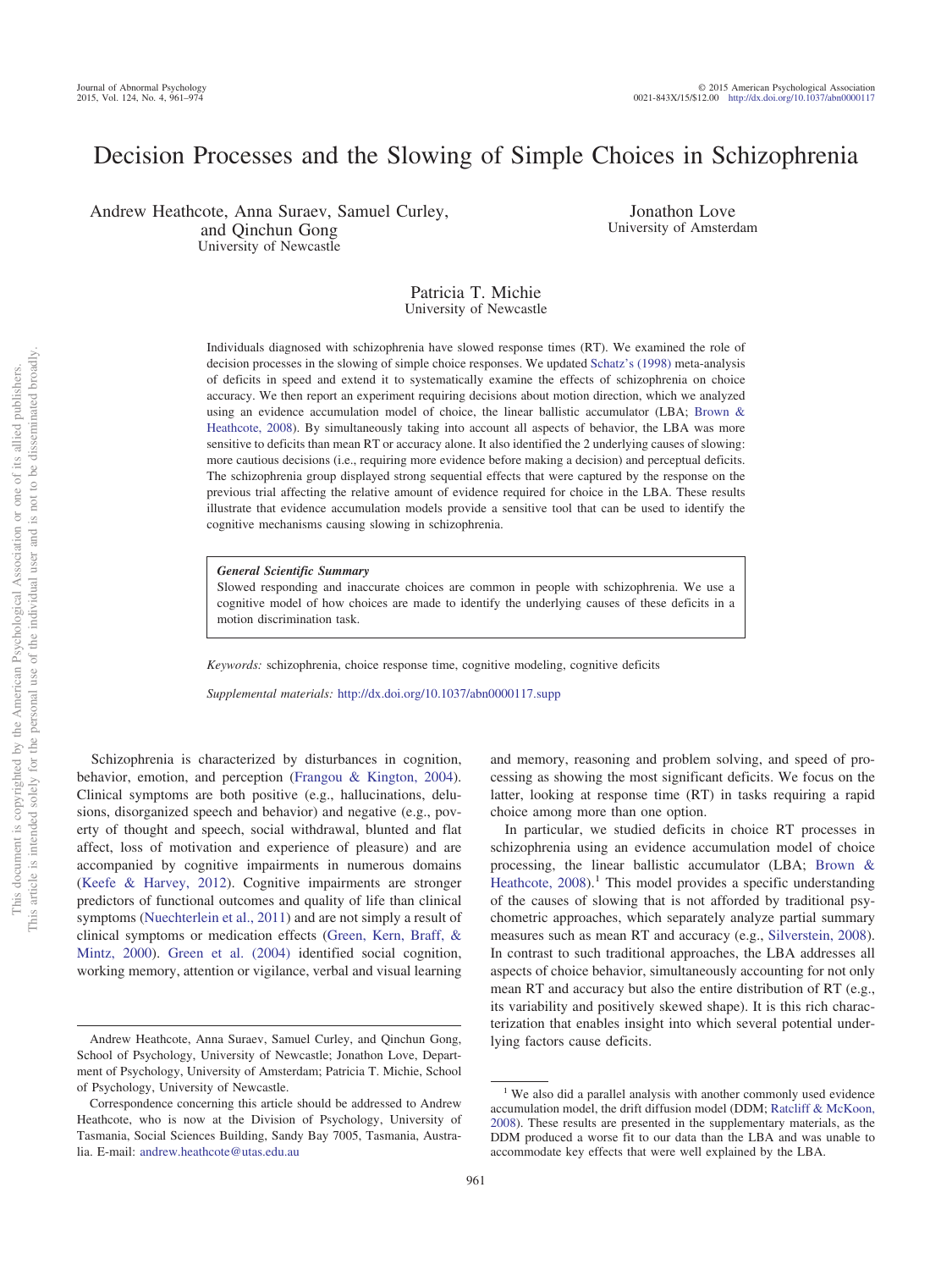## **Slowing and Sequential Effects in Schizophrenia**

Wells and Kelley (1922) summarized early research showing markedly slower simple RT (i.e., RT in tasks with only one response option) in patients with psychosis compared with healthy participants. Subsequent research found that simple RT slowing in schizophrenia is associated with poorer prognosis and poorer outcomes and occurs across many tasks [\(Nuechterlein, 1977\)](#page-12-4). Other early work focused on the way in which simple RT is affected by prior events, particularly a shift in a target's sensory modality relative to the last trial (e.g., [Mowrer, 1941;](#page-12-5) [Sutton, Hakerem,](#page-12-6) [Zubin, & Portnoy, 1961\)](#page-12-6). Later research found that heightened *sequential effects*—that is, carryover effects of stimuli and responses from the previous trial on responding in the present trial—are a pervasive characteristic of schizophrenia in a range of tasks, particularly a tendency to perseverate (e.g., [Abbruzzese,](#page-11-5) [Ferri, & Scarone, 1996;](#page-11-5) [Lyon & Gerlach, 1988;](#page-12-7) [Lyon, Mejsholm,](#page-12-8) [& Lyon, 1986;](#page-12-8) [Yogev, Hadar, Gutman, & Sirota, 2003\)](#page-13-0).

Although there are some exceptions, slowing is generally found to be disproportionally greater for choice than simple RT [\(Benton,](#page-11-6) [Jentsch, & Wahler, 1959;](#page-11-6) [Hintze, Bebenek, Kuhn-Dymecka,](#page-11-7) [Wronska, & Wciorka, 2006;](#page-11-7) [Karras, 1967;](#page-11-8) [Krieger, Lis, & Gall](#page-12-9)[hofer, 2001;](#page-12-9) [Krieger, Lis, Cetin, Gallhofer, & Meyer-Lindenberg,](#page-12-10) [2005;](#page-12-10) [Zahn et al., 1998\)](#page-13-1). Rapid choice paradigms, where RT is typically less than 2 to 3 s, have been widely used to study impairment in a range of perceptual and cognitive processes in schizophrenia because such paradigms are relatively free from the strategies and multiple-stage higher order judgments required in more complex decision-making tasks. [Schatz \(1998\)](#page-12-0) provided a meta-analysis of mean RT in 196 mainly choice conditions drawn from 40 papers and found pervasive slowing for schizophrenia relative to control groups.

In the first part of this paper, we provide the results of a meta-analysis that updates the work of [Schatz \(1998\).](#page-12-0) In the second part of the paper, we applied the LBA to data from a new experiment. In the experiment, patients with a diagnosis of schizophrenia (hereafter *patients*) and control participants decided the direction of motion in random-dot kinematogram (RDK) stimuli clouds of mostly randomly moving dots with a proportion that move coherently either left or right. In light of their pervasive nature in schizophrenia, we analyzed these data for sequential effects by using the last choice as a covariate in the LBA analysis. We also analyzed the data for sequential effects using autocorrelations between choices (i.e., correlations between the choice made on the present trial and the last trial). This analysis does not require the assumptions made by the LBA model and so provides an independent test of whether sequential effects differ between patients and controls. In order to set the stage for the analysis of sequential effects using the LBA model, we report the results of the autocorrelation-based test first, along with traditional separate analyses of RT and accuracy. First, however, we give an overview of evidence accumulation models.

## **Evidence Accumulation Models**

The LBA and a number of other similar models (e.g., [Ratcliff &](#page-12-11) [Smith, 2004\)](#page-12-11) share the idea that the process underlying choice is the accumulation of information (evidence) over time. Response selection occurs when a threshold amount of evidence favoring a particular choice has accrued. A core prediction implied by this mechanism is that choice involves a speed–accuracy trade-off; as the threshold is increased, choices become more accurate because they are based on more evidence, but they are also slower because it takes longer to collect the evidence. Model parameters accounting for speed–accuracy trade-offs have been linked to specific neural structures [\(Forstmann et al., 2008,](#page-11-9) [2010;](#page-11-10) [Mansfield, Karay](#page-12-12)[anidis, Jamadar, Heathcote, & Forstmann, 2011\)](#page-12-12).

Evidence accumulation models are fit to all aspects of choice behavior simultaneously. That is, they do not separately rely on summary statistics—such as error rates or the fastest, slowest, or average RTs—that in isolation provide only a partial and potentially misleading characterization and do not map in any simple way to underlying cognitive processes. Rather, they account for all such statistics together, and they do so in terms of the psychological causes of primary interest. For example, slowing may be due to (a) lower quality evidence that accumulates at a slower rate, (b) requiring more evidence (i.e., a higher threshold), and/or (c) slowing in the nondecision process (e.g., the time to encode the stimulus or produce a response). Evidence accumulation modeling can determine which of these—either singly or in combination—is responsible for slowing.

Because evidence accumulation modeling directly addresses underlying causes rather than the often-complicated constellation of effects in different statistics summarizing behavior, it has proven fruitful in understanding a range of deficits. These include deficits associated with factors ranging from sleep deprivation and alcohol use [\(Ratcliff & Van Dongen, 2011;](#page-12-13) [van Ravenzwaaij,](#page-12-14) [Dutilh, & Wagenmakers, 2012\)](#page-12-14) to depression and anxiety [\(Ho et](#page-11-11) [al., 2014;](#page-11-11) [White, Ratcliff, Vasey, & McKoon, 2010a,](#page-13-2) [2010b\)](#page-13-3). To our knowledge, however, this type of modeling has not previously been applied to choice RT deficits in schizophrenia.

Given the key role played by interaction between speed and accuracy in evidence accumulation models, our update of [Schatz's](#page-12-0) [\(1998\)](#page-12-0) meta-analysis reported in the first part of this paper addressed accuracy as well as mean RT. Although it has been noted in individual studies that choice accuracy is generally reduced in schizophrenia, we are not aware of any systematic and wideranging analysis of this issue. If slowing in schizophrenia is due to reduced quality of evidence, we would expect accuracy to also be systematically lower. If it is due to a speed–accuracy trade-off, then accuracy should be increased. If both factors interplay to varying degrees across different tasks and conditions, a mixed pattern may emerge.

## **Meta-Analysis of Choice RT Studies**

In a Brinley plot [\(Brinley, 1965;](#page-11-12) [Salthouse & Somberg, 1982\)](#page-12-15), results from two groups are plotted against each other (e.g., in [Figure 1,](#page-2-0) the schizophrenia group on the abscissa and the control group on the ordinate). [Schatz \(1998\)](#page-12-0) adopted [Cerella's \(1994\)](#page-11-13) methods for the analysis of Brinley plots to study slowing in aging and applied them to slowing in schizophrenia. Although we agree with [Ratcliff, Spieler, and McKoon's \(2000\)](#page-12-16) critique of this analysis methodology (see the supplementary materials for a detailed discussion of Ratcliff et al.'s critique), Schatz's meta-analysis remains highly informative in the way it systematically demonstrates the pervasive nature of slowing in schizophrenia across a broad range of tasks. The Brinley plot is also useful for compactly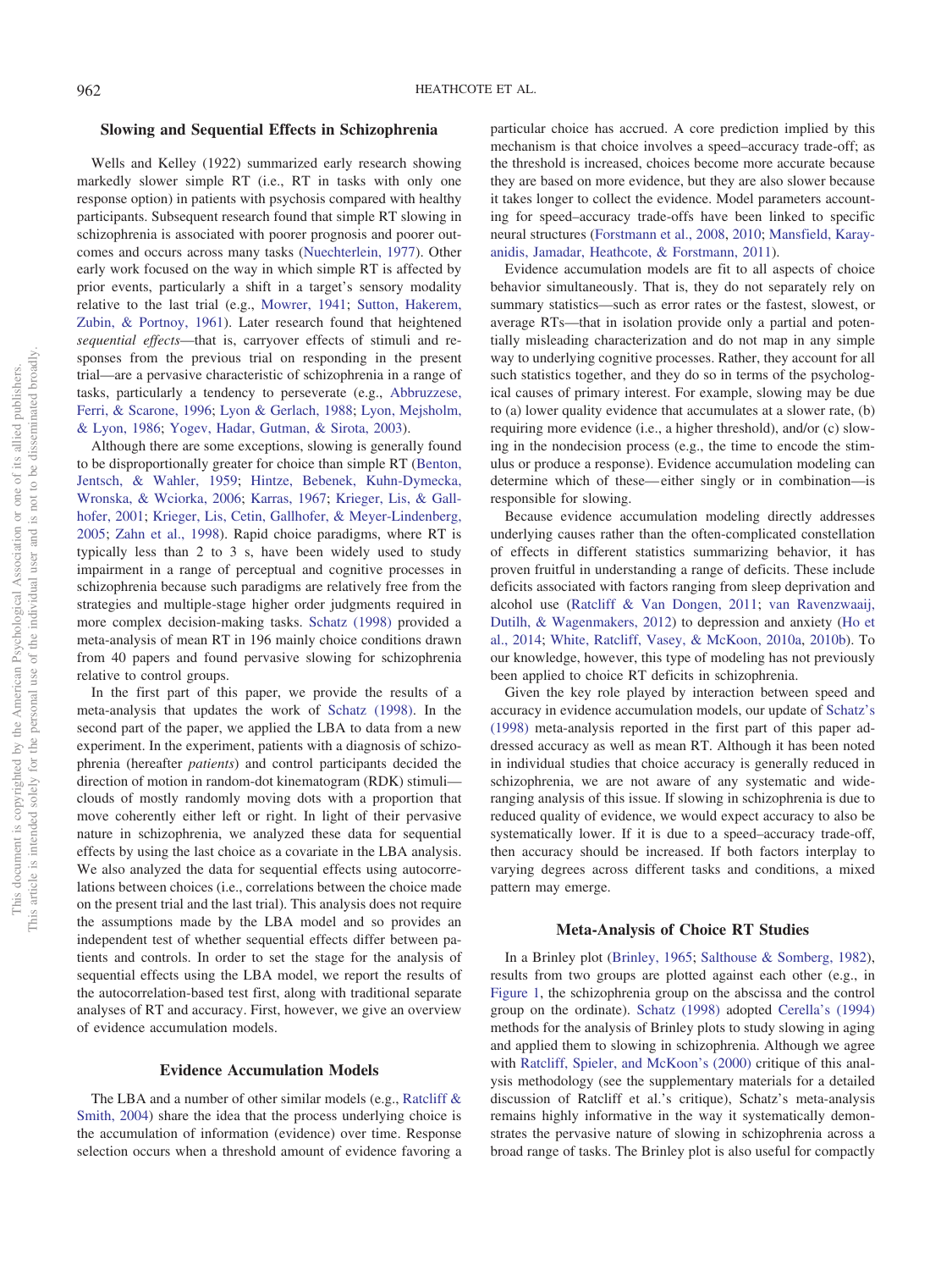

<span id="page-2-0"></span>*Figure 1.* Average response time in seconds (RT) for correct responses and percentage of correct responses for choice RT tasks. The dotted diagonal line indicates equality between the two groups. Tasks were classified as inhibition, lexical, or nonlexical. Results for the present experiment are for the 10% coherence condition. In order to improve the resolution of other results, the RT panel excludes [Schneider et al.'s \(2011\)](#page-12-17) inhibition task data, where  $SZ = 6.1$  s and Control = 4.5 s.

representing results, with slowing being indicated by points falling above the main diagonal, as shown in the left-hand panel of [Figure](#page-2-0) [1.](#page-2-0) In the supplementary materials, we describe how we substantially expanded Schatz's sample (except that we excluded simple RT) to 83 papers and 317 conditions. The supplementary materials also provide a detailed analysis of our findings, which we summarize here.

The left-hand panel of [Figure 1](#page-2-0) shows that slowing is a highly consistent result, with only 6/314 cases (1.9%) below the main diagonal (i.e., the dotted line indicating equal results for the two groups), although in many cases the slowing is only minor. The right-hand panel of [Figure 1](#page-2-0) shows that, in general, accuracy was lower for patients than controls (i.e., points below the main diagonal), although this effect was not as consistent as for slowing, with 32/189 cases (17%) above the main diagonal. This overall pattern of findings is not consistent with slowing being due to a speed–accuracy trade-off, which predicts increased accuracy.

Although these results do not support a speed–accuracy tradeoff, they also did not reveal the strong positive correlations that would be expected if patients had deficits in the quality of the evidence on which they based their decisions, as poor quality evidence would be expected to both slow decisions and make them more error prone. A potential reason for the lack of correlation is that both factors are in play, with patients attempting to compensate for errors caused by lower evidence quality by responding more cautiously. If they failed to fully compensate, they could still be less accurate while having an even bigger disadvantage in speed. The resulting correlation between speed and accuracy differences would be reduced or even absent.

These possibilities must remain speculations with respect to the studies that contributed to the meta-analysis, as we have reached the limits of the inferences that can be made based on mean RT and accuracy data. The experiment we performed enabled us to overcome these limitations. It also allowed us to address another limitation of most of the studies in the metaanalysis—accuracy performance near ceiling—which makes it hard to detect speed–accuracy trade-off effects. Difficulty in our study was carefully calibrated to avoid both ceiling and floor effects on accuracy.

### **Experiment**

We measured the RT and accuracy of choices about left-versusright motion in RDK stimuli in a group of schizophrenia patients and matched controls. Overall difficulty, as determined by the proportion of coherently moving dots, was calibrated for each participant to avoid floor and ceiling effects in accuracy, which facilitates better estimation of model parameters. Tailoring difficulty to participants' abilities also encouraged engagement among patients which, along with the use of a simple task, aimed to address motivational factors that could confound comparisons [\(Joyce & Huddy, 2004\)](#page-11-14).

We also manipulated the difficulty of the task (the degree of coherence of moving dots), with participants experiencing two types of randomly intermixed trials: easier (i.e., higher coherence) trials and harder (i.e., lower coherence) trials. This was done to test the construct validity of the LBA model. Previous research (e.g., [Forstmann et al., 2008\)](#page-11-9) has found that coherence manipulations selectively influence parameters related to the rate of evidence accumulation. Thus, if the LBA model is valid, it should provide a good fit to the data when only its rate parameters (and not other parameters, such as evidence thresholds) are allowed to vary as a function of the difficulty.

## **Method**

#### **Participants**

Informed consent was obtained prior to commencement of the study. Exclusion criteria for patients were a history of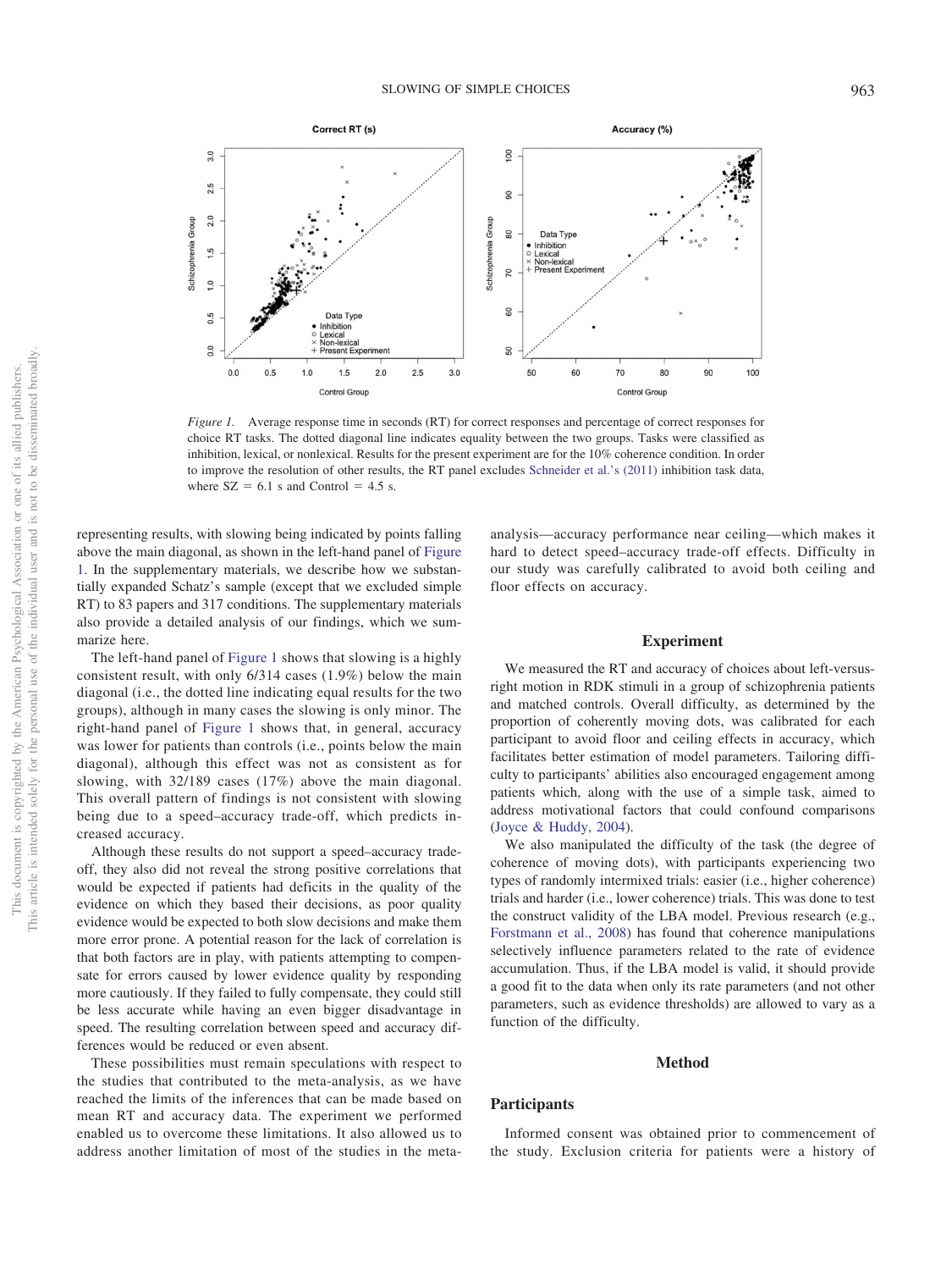neurological trauma, a diagnosis of intellectual disability, or current drug or alcohol dependence. For controls, the same exclusion criteria were applied, as well as exclusion based on a diagnosis of a mental illness. Twenty-six participants with schizophrenia or schizoaffective disorder were recruited from a clozapine clinic and paid AU\$55 for their participation, which included an extra session completing a stop signal task that is not reported here. The treating psychiatrist made diagnoses according to the *Diagnostic and Statistical Manual of Mental Disorders* (4th ed.; *DSM–IV*; [American Psychiatric Associa](#page-11-15)[tion, 1994\)](#page-11-15), the current version at the time of testing. The treating clinician or case manager confirmed the participant's diagnosis, his or her ability to provide informed consent, and whether the study would be suitable for him or her.

One patient was excluded because he or she declined to complete the clinical interview and six due to accuracy not significantly greater than chance overall in the choice task. [Table 1](#page-3-0) summarizes the remaining patients' demographics and medication taken at the time of testing as well as the characteristics of excluded participants. A brief interview was undertaken to assess exclusion criteria for potential controls, and 19 were recruited to match the patients on age and gender. Controls were recruited from three sources: an undergraduate student pool, the Hunter Medical Research Institute volunteer register, and the local community. Of those who passed the exclusion criteria, four were from a student

pool and were awarded course credit for their participation. A further six were from the volunteer register, and nine were from the local community; they all received reimbursement of \$40 to cover their costs.

## **Experimental Apparatus and Stimuli**

The RDK stimuli were presented on a personal computer in a quiet room. They consisted of 40 dots that moved randomly within a circular area 50 mm in diameter, being redrawn 30 times per second, except for a proportion that moved coherently 45° either to the top left or top right. Participants were instructed to judge the direction of the movement by pressing the *Z* key with their left hand for left movement or the *slash* key with their right hand for right movement (these keys appear at the lower left and lower right, respectively, of the standard U.S. keyboard).

To avoid floor and ceiling effects, participants were assigned a harder pair of motion coherence levels (5% and 10%) or an easier pair (10% and 20%). The assignment was based on their performance during practice trials at the beginning of the session, with less able participants assigned to the easier pair and more able participants assigned to the harder pair. In this way, we aimed to avoid the near-ceiling performance in accuracy reported in many previous studies.

<span id="page-3-0"></span>Table 1

| Characteristics of Participants Whose Data Were Included in Analyses |  |  |  |  |  |  |  |  |
|----------------------------------------------------------------------|--|--|--|--|--|--|--|--|
|----------------------------------------------------------------------|--|--|--|--|--|--|--|--|

|                                                    | Patients with<br>schizophrenia<br>$(n = 19)$ |      | Controls<br>$(n = 19)$ |      | Parametric test |           |
|----------------------------------------------------|----------------------------------------------|------|------------------------|------|-----------------|-----------|
| Characteristics                                    |                                              | SD   | Mean                   | SD   | $t$ value       | $p$ value |
| Age (years)                                        | 37.6                                         | 6.5  | 38.8                   | 9.0  | .5              | .6        |
| Education <sup>a</sup>                             | 2.8                                          | 1.4  | 5                      | .8   | 6.1             | < 0.001   |
| Weschler Test of Adult Reading (WTAR) scaled score | 94                                           | 15.4 | 109.4                  | 24.7 | 2.3             | .03       |
| Letter Number Sequence (LNS) scaled score          | 8.1                                          | 2.5  | 11.5                   | 3.7  | 3.4             | .002      |
| Positive symptoms (SAPS)                           | 3.4                                          | 3.5  |                        |      |                 |           |
| Negative symptoms (SANS)                           | 10.2                                         | 3.2  |                        |      |                 |           |
| Disorganization symptoms                           | 2.4                                          | 2.3  |                        |      |                 |           |
|                                                    | $\boldsymbol{n}$                             | $\%$ | $\boldsymbol{n}$       | $\%$ |                 |           |
| Gender                                             |                                              |      |                        |      |                 |           |
| Male                                               | 16                                           | 84.2 | 16                     | 84.2 |                 |           |
| Female                                             | 3                                            | 15.8 | 3                      | 15.8 |                 |           |
| Diagnosis                                          |                                              |      |                        |      |                 |           |
| Schizophrenia                                      | 17                                           | 89.5 |                        |      |                 |           |
| Schizoaffective disorder                           | $\overline{c}$                               | 10.5 |                        |      |                 |           |
| Medication type                                    |                                              |      |                        |      |                 |           |
| Clozapine                                          | 18                                           | 94.7 |                        |      |                 |           |
| Other atypical antipsychotics                      | 10                                           | 52.6 |                        |      |                 |           |
| Typical antipsychotics                             | 1                                            | 5.3  |                        |      |                 |           |
| Antidepressants                                    | 7                                            | 36.8 |                        |      |                 |           |
| Lithium carbonate                                  | 1                                            | 5.3  |                        |      |                 |           |
| Anticonvulsants                                    | 3                                            | 15.8 |                        |      |                 |           |

*Note.* Relative to the included patients, the seven excluded patients were slightly older (44.6 years) and had more negative symptoms (12.5) but had similar positive symptoms (2.8), disorganization (2.3), LNS (7.7), WTAR (94), and education  $(2.6)$  values. SAPS = Scale for the Assessment of Positive Symptoms; SANS = Scale for the Assessment of Negative Symptoms.

<sup>a</sup> Education codes:  $0 =$  below Year 10,  $1 =$ Year 10 or fourth form (school certificate or equivalent),  $2 =$ Year 11 or fifth form (leaving certificate or equivalent),  $3 =$  Year 12 or sixth form (HSC or equivalent),  $4 =$  technical college or TAFE college,  $5 =$  graduate (bachelor's degree),  $6 =$  postgraduate (master's degree or PhD). HSC = Higher School Certificate; TAFE = Technical and Further Education.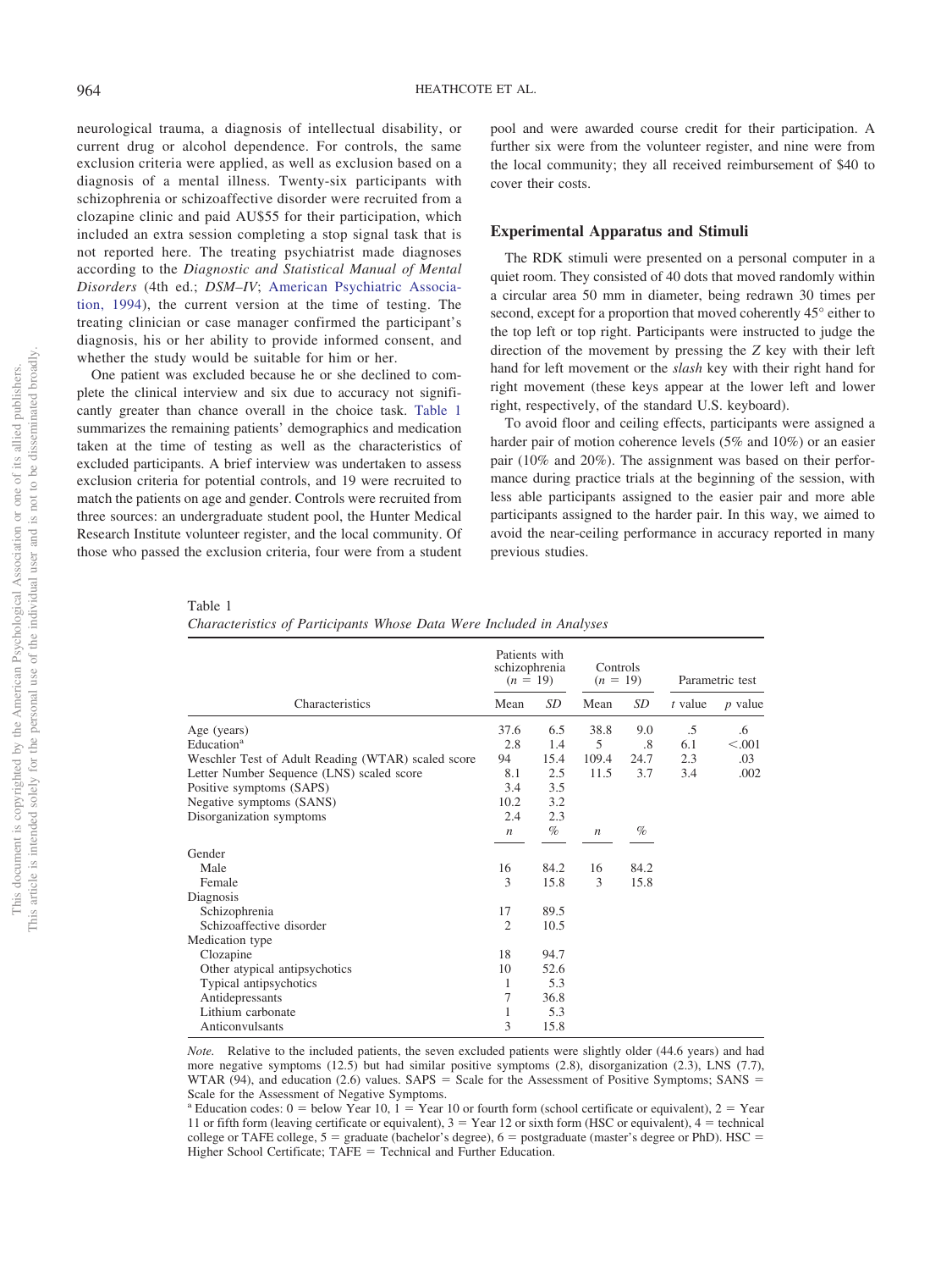On each trial, a blank screen preceded each stimulus for 0.25 s followed by a fixation point for 0.25 s, and the stimulus was presented for 3 s. The experimental task comprised nine blocks with 49 trials in each block. In the first block, the coherence of dots started at 65% and decreased gradually until it reached 20%. The second and third blocks contained three difficulty levels: 5%, 10%, and 20% coherence. Average accuracy was determined for the easier pair (10% and 20%) and the harder pair (5% and 10%). Whichever pair had an average accuracy closer to 75% was used as the difficulty level for the remaining blocks, which provided the data that were analyzed. Between blocks, participants were encouraged to take a rest as required and continued onto the next block by pressing the space bar. The task took approximately 20 min to complete.

Participants were encouraged to perform quickly but also to try to be accurate. For correct responses, participants were provided with feedback on their RT in order to increase motivation and reinforce rapid responding. Incorrect choices were followed by *incorrect* displayed on the screen and *too slow* if participants failed to respond within 3 s. The latter trials were removed from all analyses.

#### **Psychometric Measures**

Participants completed the Letter Number Sequence (LNS), a subtest of the Wechsler Adult Intelligence Scale—Third Edition (WAIS–III; [Wechsler, 1997\)](#page-12-18) as a measure of working memory. Participants also completed the Wechsler Test of Adult Reading (WTAR; [Wechsler, 2001\)](#page-12-19), which assesses premorbid intellectual functioning in adults.

Patients were administered the Scale for the Assessment of Positive and Negative Symptoms (SAPS/SANS; [Andreasen, 1983,](#page-11-16) [1984\)](#page-11-17), which took 45–60 min to administer, depending on the extent of the symptoms. The SAPS/SANS has been found to have good interrater reliability, modest internal consistency, and strong construct validity [\(Peralta & Cuesta, 1994\)](#page-12-20). Positive symptoms (SAPS score) consisted of the combined global scores for hallucinations and delusions; disorganization symptoms were composed of global scores for bizarre behavior and positive formal thought disorder; and negative symptoms (SANS score) combined the global scores for affective flattening, alogia, avolition or apathy, and anhedonia or asociality [\(Andreasen, Arndt, Alliger,](#page-11-18) [Miller, & Flaum, 1995\)](#page-11-18). Scores on the attention subscale of the SAPS/SANS were omitted, as this is not considered to be a core component of negative symptomology [\(Blanchard & Cohen,](#page-11-19) [2006\)](#page-11-19).

#### **Procedure**

The experiment took place over two separate sessions, typically a week, and at a minimum of 24 hr apart. The average time between the first and second sessions was 8.8 days  $(SD = 3.1)$ for patients and 9.4 days  $(SD = 6.5)$  for controls. In the first session, all participants completed a demographic questionnaire, the choice RDK task, the LNS, and the WTAR. In the second session, all participants completed a stop signal task (not reported here); patients also completed the clinical interview.

## **Results**

We first separately analyzed RT for correct responses and accuracy using analyses of variance (ANOVAs) with factors for current stimulus (left vs. right motion), last response (left vs. right), difficulty (higher vs. lower coherence), and group (patients vs. controls). We report all effects significant at the 0.05 level. We then examined autocorrelations in order to compare sequential effects in patients and controls.

Mean RT was significantly slower for the lower (1.1 s) than the higher (0.93 s) coherence stimuli,  $F(1, 36) = 92.5, p < .001, \eta^2 =$ 0.46. The same was true for median RT (0.99 s vs. 0.86 s), *F*(1,  $36$  = 85.8,  $p < .001$ ,  $\eta^2 = 0.44$ . RT standard deviation was also greater for lower (0.38 s) than higher (0.3 s) coherence stimuli,  $F(1, 36) = 74.4, p < .001, \eta^2 = 0.37$ , and this effect interacted with group,  $F(1, 36) = 9.5$ ,  $p = .003$ ,  $\eta^2 = 0.07$ , due to a larger effect in the controls. Accuracy was lower for low (71%) than high  $(84\%)$  coherence stimuli,  $F(1, 36) = 69.3$ ,  $p < .001$ , lower for left (75%) than right (80%) stimuli,  $F(1, 36) = 4.9$ ,  $p = .03$ ,  $\eta^2 =$ 0.52, and lower for the patients (72%) than controls (82%), *F*(1,  $36) = 9.7, p = .003, \eta^2 = 0.21.$ 

We also examined the probability of making a left-versus-right response to check for response bias. There was a relatively small but highly significant bias in favor of right responses,  $p(\text{left}) = .47$ ,  $t(37) = 3.7, p < .001, r = .51$ . An ANOVA did not find any significant main effects of group or last response on bias.

The tests just described involving the group factor are confounded by our difficulty calibration procedure, which assigned higher coherence (10% and 20%)—and hence easier—pairs more often to the patients (16/19) than controls (11/19). Hence, we repeated the tests with only data from the 10% coherence condition common to all participants.

Mean RT was slower in the schizophrenia (1 s) than the control (0.93 s) group, but the difference was not significant,  $F(1, 36) =$ 1.0,  $p = .32$ ,  $\eta^2 = 0.026$ . The same was true for the median (0.93) s vs. 0.85 s),  $F(1, 36) = 1.2$ ,  $p = .27$ ,  $\eta^2 = 0.033$ . RT standard deviation was greater in the schizophrenia (0.36 s) than the control (0.32 s) group, but the difference was not significant,  $F(1, 36) =$ 1.0,  $p = .32$ ,  $\eta^2 = 0.027$ . Accuracy was lower in the patients (78%) than controls (83%), but again the difference was not significant,  $F(1, 36) = 1.8$ ,  $p = .18$ ,  $\eta^2 = 0.049$ . The same pattern of results about response bias found with all of the data held for data from only the 10% coherence conditions.

In order to examine sequential effects, we fit an autoregressive model<sup>2</sup> of order 1 to each participant's binary response choices (i.e., left or right) for each of the six experimental blocks. This yielded estimates of the proportion of variance in the current choice explained by the previous choice (i.e., lag 1 squared correlation). In an ANOVA on autocorrelation estimates with block and group as factors, there was a significantly greater squared autocorrelation for patients (0.16) than controls  $(0.11)$ ,  $F(1, 36) = 6.4$ ,  $p = .016$ ,  $\eta^2 = 0.15$ , but no main effect of block or interaction between block and group. When we fit higher order autoregressive models (i.e., models allowing for lag 2 and higher autocorrelations), the same pattern of results

<sup>2</sup> We used the R [\(R Core Team, 2014\)](#page-12-21) *ar* function with the default Yule–Walker method.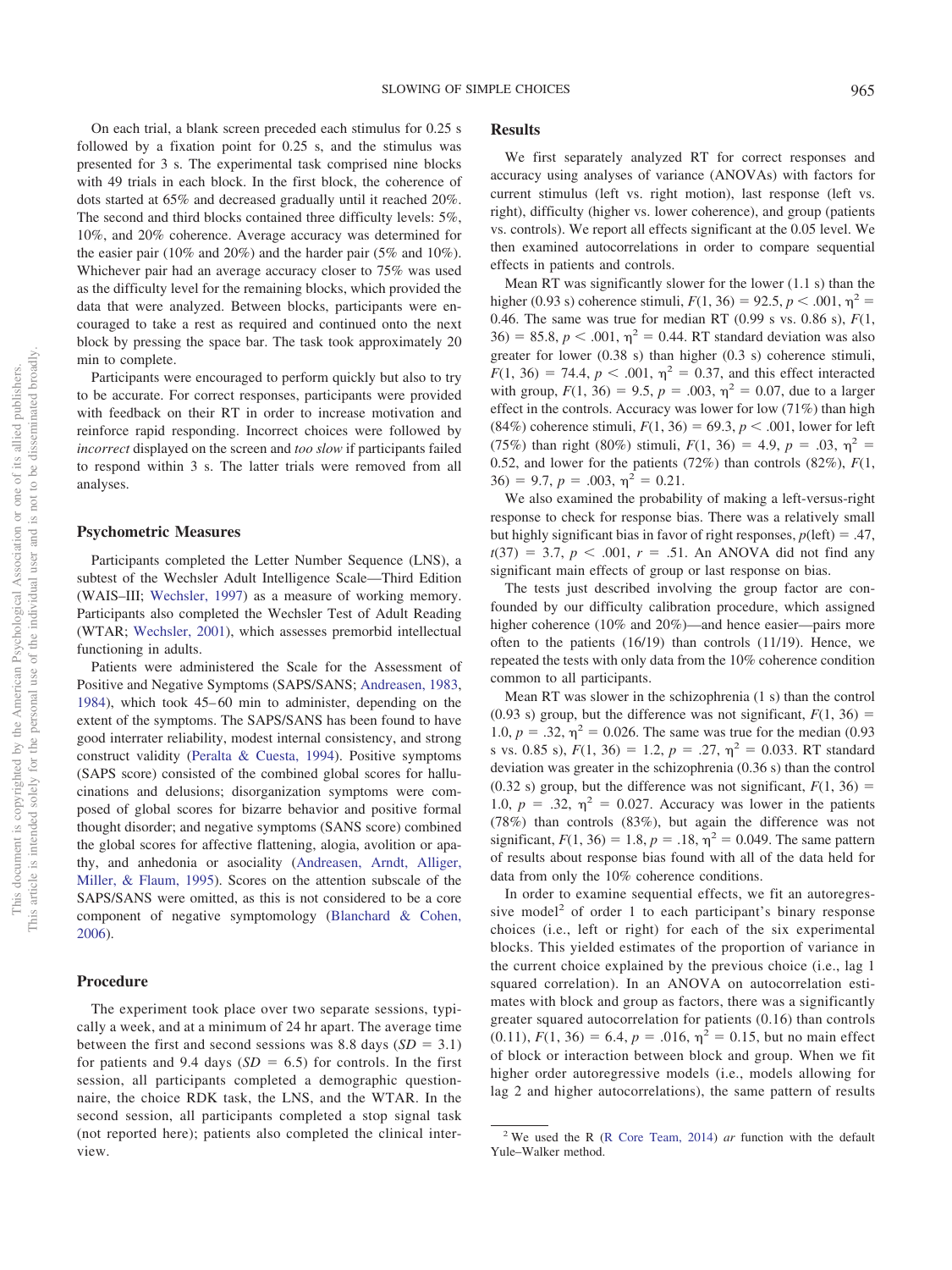was found for lag 1 autocorrelations, and no significant effects were found for higher order autocorrelations. On average, the lag 1 correlation was positive for the patient group (0.03), indicating a tendency to repeat responses (i.e., perseverance), whereas in the control group it was negative  $(-0.03)$ , indicating a tendency to alternate responses.

# **Discussion**

Although there were trends for both slower and less accurate responding in the patients than controls for 10% coherent stimuli, neither difference was significant, and corresponding effect sizes were small ( $\eta^2 = 0.027$  and 0.049, respectively). As shown in [Figure 1,](#page-2-0) such small affects are by no means unusual, despite the fact that slowing of RT is often accepted as a universal characteristic of patients with schizophrenia. We return to the reasons why this is the case in the General Discussion.

In contrast to the speed and accuracy results, we found a significant group difference in sequential effects ( $\eta^2 = 0.15$ ). The analysis of lag 1 squared autocorrelations indicated a stable tendency throughout the experiment for patients' responses to be more influenced by the immediate past response than controls' responses. These sequential effects in patients mainly manifested as a tendency to repeat the last response, consistent with the tendency to perseverate found in a range of other tasks. The heightened sequential effect that we observed in patients—a finding that, to our knowledge, is novel in rapid RT tasks (both of the simple and choice types)—is further investigated in the next section.

## **Model-Based Analysis**

We fit the LBA using quantile maximum probability estimation [\(Heathcote & Brown, 2004;](#page-11-20) [Heathcote, Brown, & Me](#page-11-21)[whort, 2002\)](#page-11-21), which minimizes a measure of misfit called the deviance. Deviance was calculated based on RT distribution quantified by the 10th, 30th, 50th (median), 70th, and 90th percentiles of the RT data. A set of 256 LBA variants was generated as described in [Donkin, Brown, and Heathcote](#page-11-22) [\(2011\).](#page-11-22) These models were simplifications of a most flexible "top" model that allowed model parameters to vary with experimental factors and with factors designating the different accumulators [\(Table 2;](#page-5-0) see, e.g., [Heathcote & Hayes, 2012;](#page-11-23) [Heath](#page-11-24)[cote & Love, 2012;](#page-11-24) [Rae, Heathcote, Donkin, Averell, & Brown,](#page-12-22) [2014,](#page-12-22) for applications of this method). Fitting begins with the simplest model, for which it is easy to use heuristics to generate reasonable guesses from which to start the optimization process. The best fit of that model then provides starting guesses for slightly more complex models and so on, with more complex models being fit from multiple start points, helping to ensure optimal fits of even quite complex models.

When fitting a model, choices have to be made about how parameter estimates are influenced by experimental factors. These decisions are in part based on the meaning of the parameters and in part on convention. There are also practical considerations; allowing the parameter specification to be too complex can result in an unmanageably large number of parameters to estimate and/or *overfitting*: small improvements in fit that result in parameter estimates that vary in meaningless ways in order to accommodate small random variations in the data. Parameters governing variability, like the rate standard deviation and level of start-point noise, are harder to estimate than other parameters, and so conventionally they are allowed to vary with fewer factors (see [Donkin et al., 2011,](#page-11-22) for more details).

We addressed overfitting using the Akaike information criterion (AIC; [Burnham & Anderson, 2004\)](#page-11-25), which adds to the misfit measure (deviance) a complexity penalty proportional to the number of model parameters. Adding parameters must improve model fit (i.e., reduce deviance), but if the improvement is small it will be outweighed by the penalty, so AIC will select the simpler model. The model variant that strikes the best balance between complexity and fit will have the smallest AIC. A smaller AIC by 10 or more indicates a strong preference, 3–10 indicates substantial evidence, and less than 3 indicates an equivocal result [\(Wagenmakers &](#page-12-23) [Farrell, 2004\)](#page-12-23). The model selected by AIC indicates which of the parameters estimated in the top model are important for accommodating the variability in data.

[Figure 2](#page-6-0) describes the LBA model, and [Table 3](#page-7-0) lists its parameters. The RT predicted by the model is the sum of decision time—the time from when evidence starts accumulating until that evidence first crosses a threshold—and nondecision time. Nondecision time is the sum of the time to encode the stimulus and the time to produce the response corresponding to the decision (see [Smith & Ratcliff, 2009\)](#page-12-24). There is an accumulator for each possible choice. Each independently accumulates evidence favoring its choice, and a response corresponding to that choice is made if it is the first to reach its threshold.

Even under identical conditions, human RT varies considerably from trial to trial [\(Luce, 1986\)](#page-12-25). In the LBA, RT varies because of the effects of two kinds of noise. The mean rate of evidence accumulation varies from trial to trial according to a normal

<span id="page-5-0"></span>Table 2 *Definitions of Model Factors*

| Name                | Type         | Level                                                  |
|---------------------|--------------|--------------------------------------------------------|
| Difficulty $(D)$    | Experimental | Easy = lower coherence; hard = higher coherence        |
| Stimulus $(S)$      | Experimental | Left = left motion; right = right motion               |
| Last response $(L)$ | Experimental | Left = left motion; right = right motion               |
| Response $(R)$      | Accumulator  | Left = left motion; right = right motion               |
| Match $(M)$         | Accumulator  | True = matches stimulus; $false$ = mismatches stimulus |

*Note.* Experimental factors describe the experimental design; accumulator factors differentiate the two accumulators, either according to the response they represent or the match between the stimulus and the response they represent.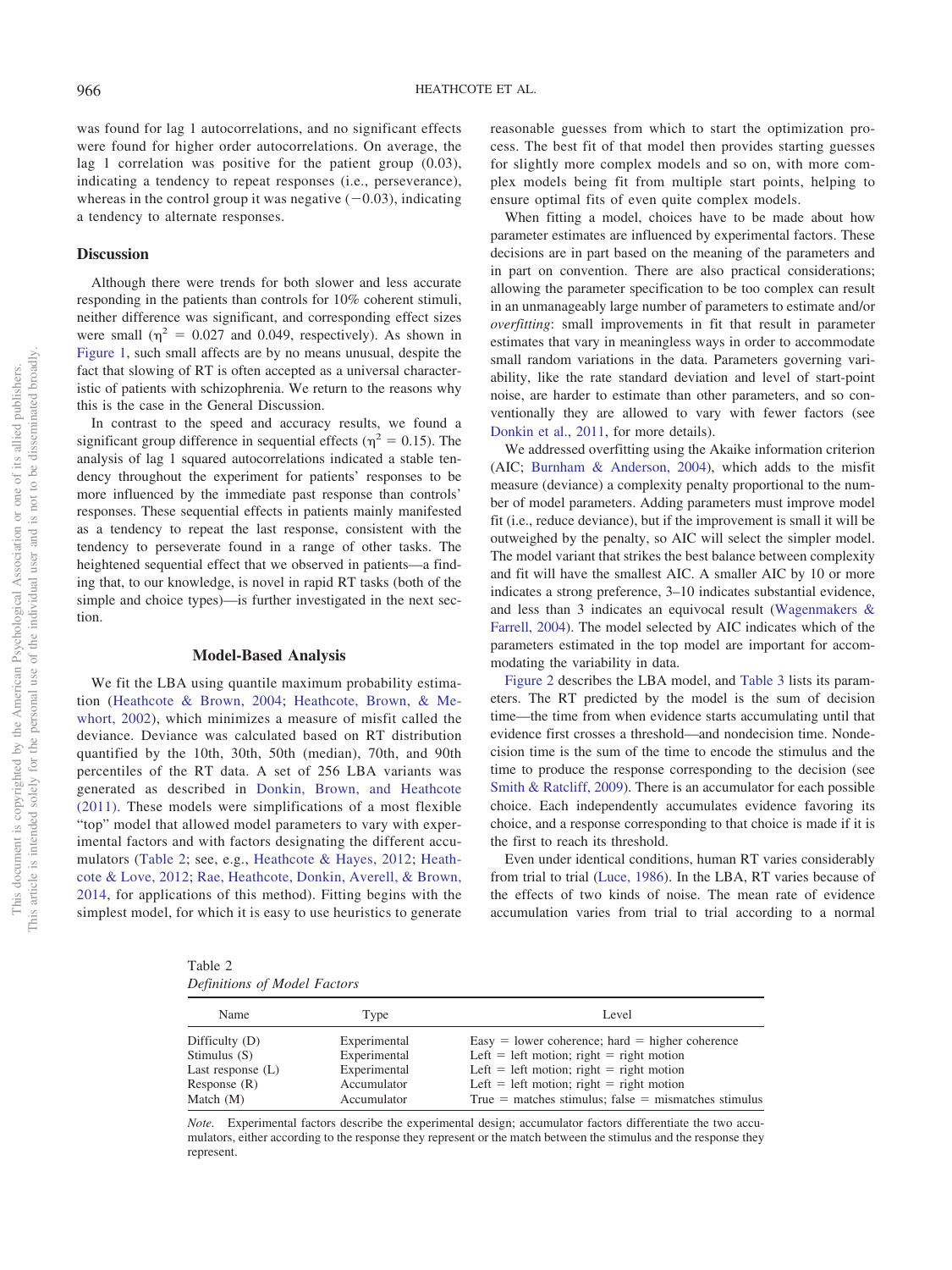

<span id="page-6-0"></span>*Figure 2.* The linear ballistic accumulator (LBA) model for a left-versus-right decision. *U*() indicates a uniform distribution and *N*() indicates a normal distribution. In this example, the stimulus is leftward motion, so the left accumulator is the matching accumulator, with a larger mean rate, and the right accumulator is the mismatching accumulator, with a smaller mean rate. Nondecision time  $= t_{er} = t_e + t_r$ .

distribution, reflecting factors such as fluctuations in attention or stimuli between nominally equivalent trials. The starting point varies from trial to trial according to a uniform distribution, reflecting bias caused by factors such as the response made on the last trial. Accumulating more evidence by setting a higher threshold can reduce errors caused by start-point biases, but errors caused by rate variability remain, consistent with the fact that often even quite slow decisions are not perfectly accurate.

Each accumulator has its own parameters for the rate mean and standard deviation, range of start-point noise, and threshold. Threshold differences (specified by the response factor in [Table 2\)](#page-5-0) cause response bias, with unbiased responding corresponding to equal thresholds across accumulators. When accuracy is above chance, the rate for the matching accumulator (i.e., the left accumulator when viewing a left-moving stimulus or the right accumulator when viewing a right-moving stimulus) is greater than for the mismatching accumulator. The match factor (see [Table 2\)](#page-5-0) is used to specify such differences. The rate for an accumulator determines how quickly its corresponding response is made, whereas differences in rates between accumulators mainly affect

accuracy (i.e., accurate responding occurs when there is a large rate difference between matching and mismatching accumulators).

To allow for sequential effects, we fit the data broken down by the last response type (i.e., left or right) and allowed this factor to bias the LBA threshold. A lower threshold for the accumulator corresponding to the last response causes a bias toward repeating responses, whereas a bias in favor of the other accumulator causes a tendency toward alternating responses.

[Table 3](#page-7-0) also shows the mappings between experimental factors and LBA parameters in the top model, which has 29 parameters. The threshold can vary with the response factor, allowing for response bias, and the last trial factor, allowing for sequential effects ( $2 \times 2 = 4$  parameters). In parameterizing rates, we used a match factor that allows for differences between the accumulators that do and do not match the stimulus. For example, if the stimulus is left motion, the left-response accumulator is the matching accumulator with a higher mean rate, and the right-response accumulator is the mismatching accumulator with a lower mean rate (see [Figure 2\)](#page-6-0). Better motion discrimination corresponds to a larger advantage in the mean rate for the matching accumulator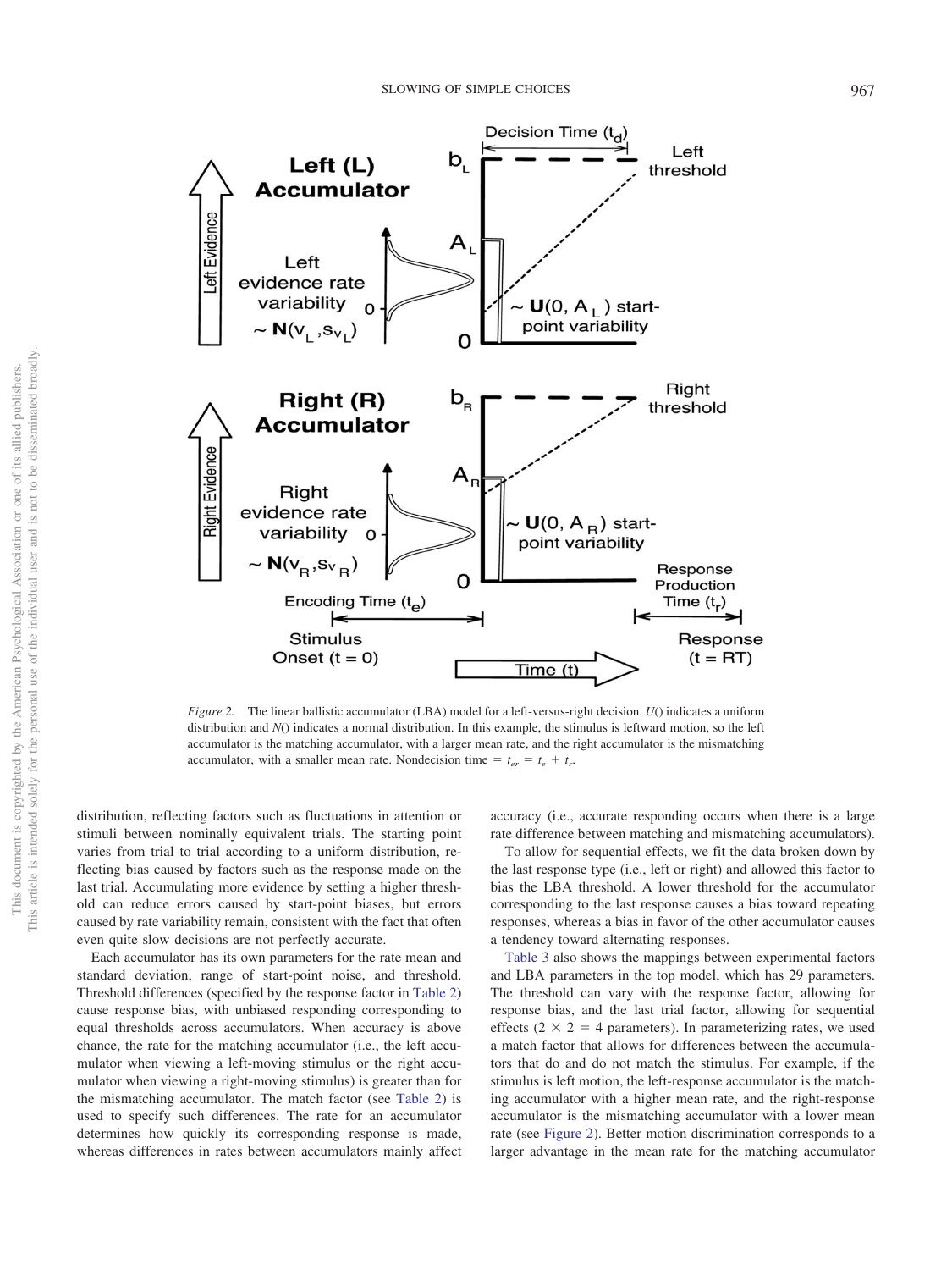<span id="page-7-0"></span>Table 3 *Definition of Linear Ballistic Accumulator (LBA) Parameters (Two Left-Hand Columns)*

| Symbol    | Name                                       | Top model  | AIC model |
|-----------|--------------------------------------------|------------|-----------|
|           | Response threshold                         | R, L       | R. L      |
|           | Proportional start-point variability range |            |           |
|           | Mean rate of evidence accumulation         | L, S, D, M | D, M      |
| $S_{\nu}$ | Rate standard deviation                    | S, D, M    | D.M       |
| $t_{er}$  | Mean nondecision time                      |            |           |

*Note.* AIC = Akaike information criterion;  $R =$  response; L = last response; S = stimulus; D = difficulty;  $M =$  match. The variable  $a = A/b$ , where A is the range of start-point variability. The "top model" column indicates that parameter estimates are allowed to vary with the factors (see [Table 2\)](#page-5-0) in the top model. An entry of 1 in the final column indicates that a single value was estimated for all combinations of factor levels. The number of model variants estimated by [Donkin et al.'s \(2011\)](#page-11-22) method equals  $2^{n-1} = 256$ , where  $n = 9$  is the number of factors in the "top model" column. One is subtracted from *n* because even in the simplest model, the mean rate varied with M to allow for above-chance responding. The final column specifies factors in the model selected by the AIC summed over participants.

over the mismatching accumulator. The mean rate varied with stimulus type (left vs. right motion), difficulty (easy vs. hard), the last response (left vs. right) factor, and the match factor (2  $\times$  2  $\times$  $2 \times 2 = 16$  parameters).

One accumulation process parameter must take a fixed value in at least one condition in order to identify parameter estimates [\(Donkin, Brown, & Heathcote, 2009\)](#page-11-26). The rate standard deviation was allowed to vary with all of the same factors as the rate mean, except last response, but is fixed at 1 for one condition [so  $(2 \times$  $2 \times 2$ ) – 1 = 7 parameters]. The same values of the start-point variability and nondecision time parameters were estimated for all experimental conditions and accumulators (two parameters). Note that in [Figure 2,](#page-6-0) *A* denotes the range of start-point variability. As shown in [Table 3,](#page-7-0) we estimated the range as a proportion of the threshold:  $a = A/b$  (note that  $0 \le A \le b$ , so  $0 \le a \le 1$  for both accumulators), so start-point variability increases in proportion to the threshold. This proportionality assumption largely held even when we did not enforce it, so we chose this parameterization to simplify the model.

## **Results**

Deviance values can be used to test between variants within a model, where a difference in deviance has a  $\chi^2$  distribution with degrees of freedom equal to the difference in the number of parameters. These  $\chi^2$  tests confirmed the AIC selection, with the decrease in fit from the top model to the AIC model not being significant,  $\chi^2$ (646) = 383,  $p = 1$ . Also, there was clear evidence of overfitting in the top model, which had a number of implausible parameter estimates. In light of these findings, we focus on the AIC-selected model (13 parameters per subject) for further analysis.

The fit of the AIC-selected model is displayed in [Figure 3.](#page-8-0) The left-hand panels show the observed and predicted error rates for controls (top row) and patients (bottom row), and the right-hand panels show the distribution of correct RT by displaying the 10th percentile (i.e., reflecting fast responses), the 50th percentile (i.e., the median), and the 90th percentile (i.e., reflecting slow responses). The 30th and 70th percentiles used in fitting showed the same trends but are omitted for clarity. The AIC-selected model provides an accurate and detailed description, capturing, for example, the positive skew characteristic of RT distributions as evidenced by a greater gap between the median and the 90th percentile than between the median and the 10th percentile. The model also clearly captures the effect of difficulty, validating the LBA's explanation of this manipulation in terms of only rate parameter differences.

We do not display analogous results for error RTs, as errors were less frequent than correct responses, and consequently error RT percentiles had quite wide 95% confidence intervals. However, we note that the model's predictions mostly fell within these intervals and that the model captured the general tendency for slower incorrect than correct responses. Details are provided in the supplementary materials.

### **Parameter Analysis**

The AIC-selected model displayed a large set of significant effects, including group effects in both rates and thresholds. We address the group effects after first discussing the effects common to both groups. As expected, the rate of the accumulator that matches the stimulus (1.7) was greater than the rate of the accumulator that does not match the stimulus  $(-1.2)$ ,  $F(1, 36) = 70$ ,  $p < .001$ ,  $\eta^2 = 0.62$ . The rate standard deviation for the mismatching accumulator (1.1) was greater than that for the matching accumulator (0.8),  $F(1, 36) = 9.4$ ,  $p = .004$ ,  $\eta^2 = 0.15$ , as has been found in other LBA applications (e.g., [Heathcote & Love,](#page-11-24) [2012;](#page-11-24) [Rae et al., 2014\)](#page-12-22). The difference between matching and mismatching accumulators was larger for easy (3.7) than hard (2.2) stimuli,  $F(1, 36) = 9.4$ ,  $p = .004$ ,  $\eta^2 = 0.094$ , consistent with higher quality evidence, and hence greater accuracy, for easy than hard stimuli.

As evidence quality is also a function of the rate standard deviation, it is useful to calculate a quantity analogous to the signal detection theory sensitivity measure (d'). A higher rate standard deviation will more often cause errors due to increasing the number of trials on which mismatching evidence exceeds matching evidence. The *d'* measure takes this into account by expressing the difference between matching and mismatching means in units of the pooled standard deviation:

$$
d' = (v | match - v | mismatch) / (s_v^2 | match + s_v^2 | mismatch) / 2
$$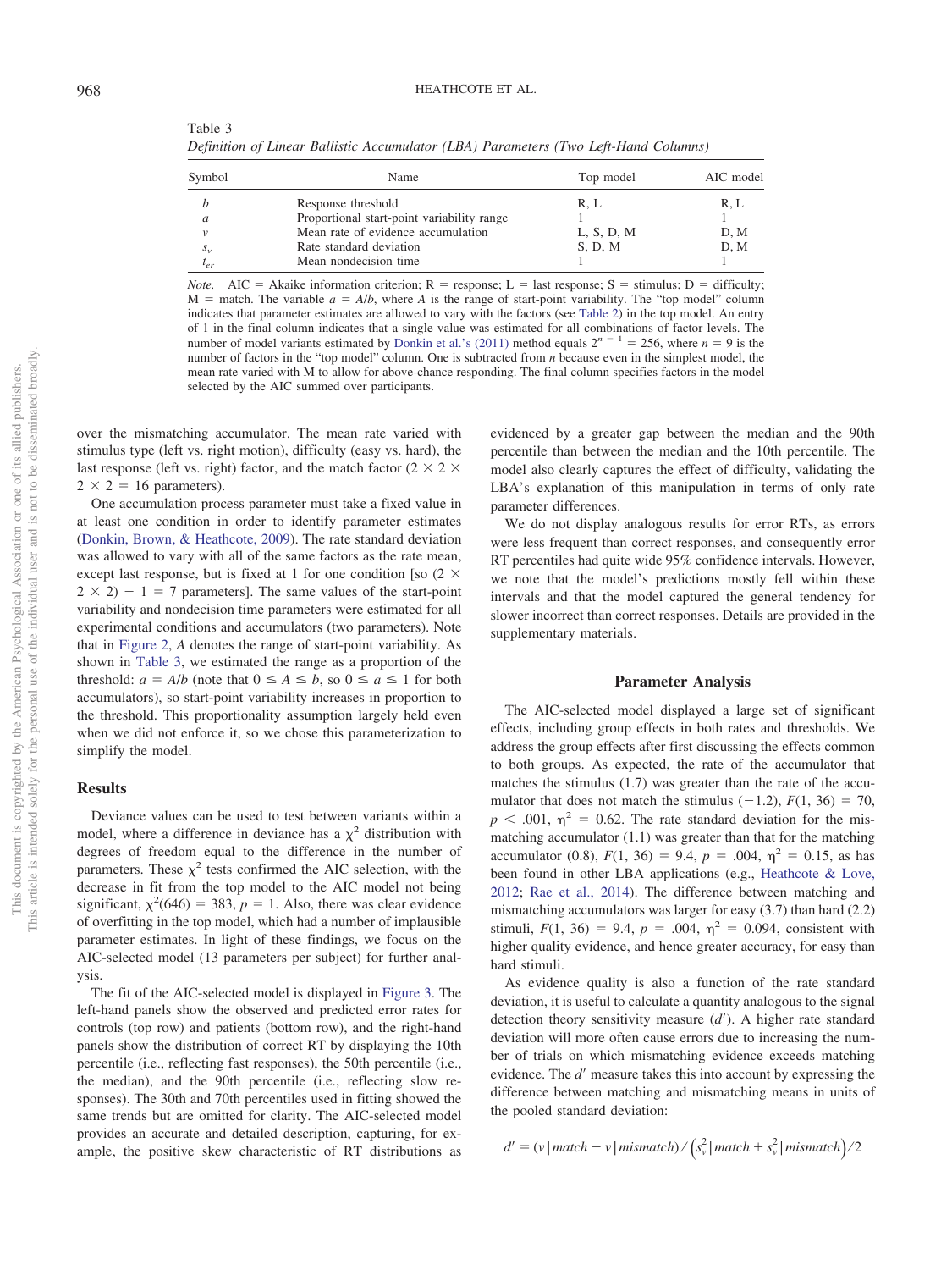

<span id="page-8-0"></span>*Figure 3.* Error rates (left column) and response time (RT) distribution (10th, 50th, and 90th percentiles for correct responses (right column) as a function of difficulty and current and last stimulus (left or right motion) with superimposed linear ballistic accumulator (LBA) model fits. Error bars indicate 95% within-subject confidence intervals [\(Morey, 2008\)](#page-12-26).

The *d'* for easy stimuli (5.5) was significantly greater than for hard stimuli (3.6),  $F(1, 36) = 15.2, p < .001, \eta^2 = 0.44$ . Finally, consistent with the overall right-response bias noted earlier, there was a lower threshold estimate for the right (2.1) than left (2.3) accumulator,  $F(1, 36) = 5.1$ ,  $p = .03$ ,  $\eta^2 = 0.12$ .

For group effects,<sup>3</sup> the matching versus mismatching rate difference was larger for controls  $(3.8)$  than patients  $(2.1)$ ,  $F(1, 36)$  = 6.7,  $p = .014$ ,  $\eta^2 = 0.11$ . This was mainly due to the mismatching rate being significantly smaller for controls than patients  $(-2.3 \text{ vs.})$ 0.2),  $t(35.8) = 1.57$ ,  $p = .01$ ,  $r = .25$ . Controls also had a much larger *d'* (6.2) than patients (2.9),  $F(1, 36) = 8.8$ ,  $p = .005$ ,  $\eta^2 =$ 0.2. Patients had a larger threshold than controls (2.8 vs. 1.6), *F*(1,  $36$  = 4.45,  $p = .04$ ,  $\eta^2 = 0.11$ . Patients and controls did not differ significantly in nondecision time (0.24 s vs. 0.22 s),  $F(1, 36) =$  $0.31, \eta^2 = 0.01.$ 

The top LBA model allowed the last response to potentially affect both rates and thresholds, but AIC indicated that the last-

response effect was mediated only by threshold. To form a modelbased index of perseverance (i.e., the tendency to repeat the last response), we first calculated indices of response bias. A bias toward the left response occurs when the left accumulator has a lower threshold than the right accumulator, and vice versa for a right bias. Left-response bias (i.e.,  $b_R - b_L$ ) when the last response was left was summed with right bias (i.e.,  $b_L - b_R$ ) when the last response was right to form a measure of perseverance. For both components, positive values indicate a response bias toward the last response, so their sum is the overall strength of the model's tendency to be biased toward the last response.

<sup>&</sup>lt;sup>3</sup> The supplementary materials report individual parameter estimates and follow-up analyses of the group effect, removing potentially outlying participants. There was no substantive change to conclusions about group differences, with conclusions in most cases being strengthened.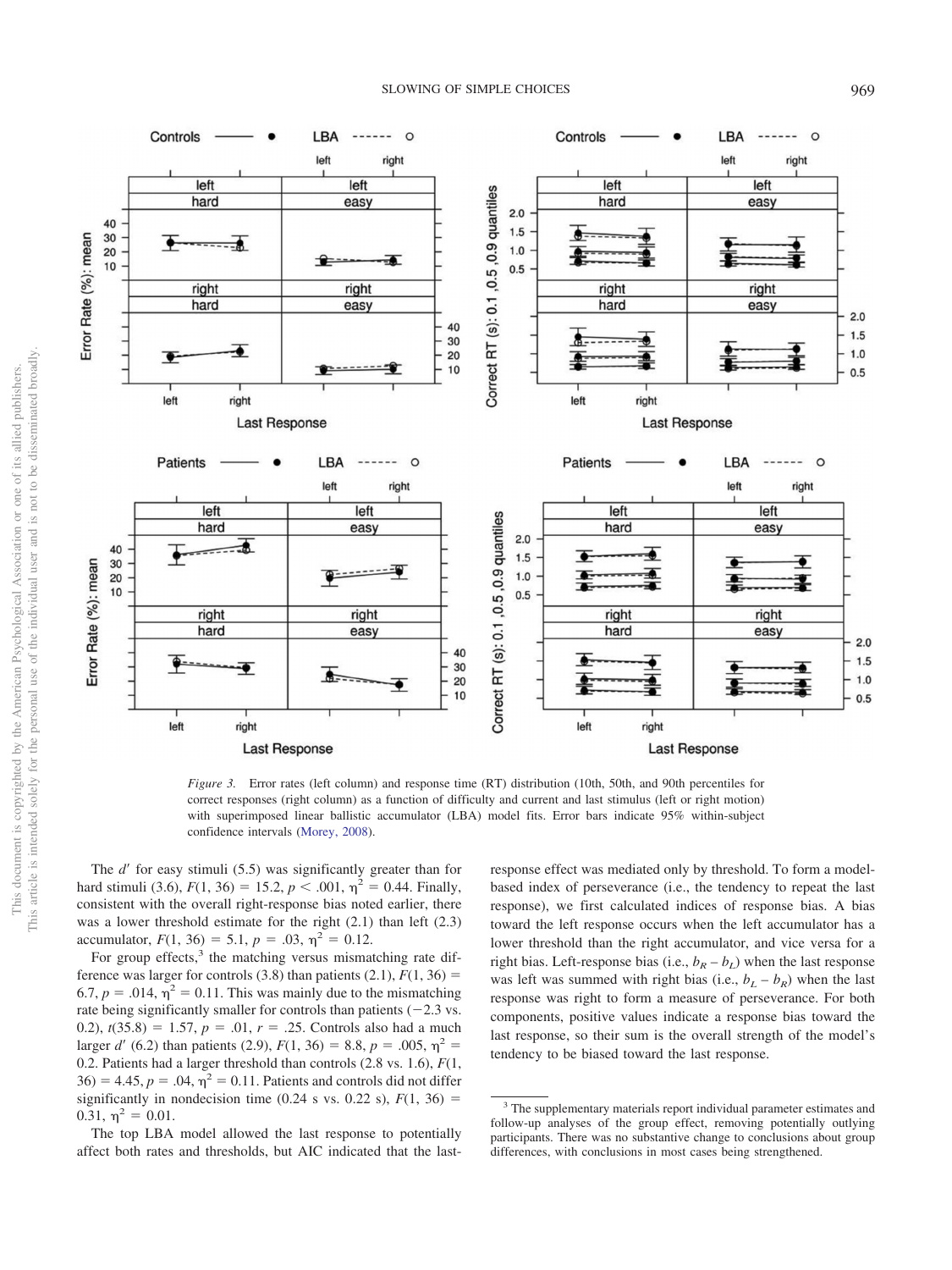Recall that lag 1 autocorrelations are positive when responses tend to be repeated. In the overall sample, the model-based perseverance index correlated highly with the lag 1 autocorrelations,  $r = .73$ ,  $t(36) = 6.4$ ,  $p < .001$ . The correlation was almost entirely due to patients,  $r = .83$ ,  $t(17) = 6.1$ ,  $p < .001$ , and was nonsigmificant in controls,  $r = .16$ ,  $t(17) = 0.67$ ,  $p = .16$ .

## **Discussion**

The relatively simple 13-parameter AIC-selected LBA model provided an accurate and detailed description of important aspects of the data, ranging from large effects like the shape of correct RT distribution to more subtle effects like those of the last response on accuracy. AIC model selection confirmed mediation of the difficulty effect by rate mean and variability parameters and of stimulus type (left vs. right motion) effects through response bias (i.e., the difference between the left vs. right accumulator thresholds). Both findings are plausible in terms of past findings and the meanings conventionally attributed to these parameters [\(Donkin et](#page-11-22) [al., 2011\)](#page-11-22), confirming the validity of our application of the LBA model in the present case. Mediation of the last-response effects through threshold changes also provides a mechanism that explains the perseveration seen in patients.

We quantified the combined effects of the rate means and standard deviations using a *d'* measure of sensitivity that indexes the quality of the evidence derived from the stimulus. That is, a higher value of *d'* indicates that this evidence is better able to support discrimination of the direction of motion. The group effect on sensitivity was highly significant ( $\eta^2 = 0.2$ ). Indeed, it was actually larger than the analogous difficulty effect on sensitivity. Difficulty significantly affected accuracy, and this effect was clear because it was not masked by a change in the evidence threshold. However, the group effect on sensitivity was not reflected in a significant effect on accuracy because it was masked by a threshold that was larger for patients than controls ( $\eta^2 = 0.11$ ). The higher threshold reduces the effects of random biases caused by start-point noise and so increases accuracy, partially countering the deleterious effects of the patients' deficits in sensitivity.

The sensitivity deficit in patients was in large part due to a markedly increased mean rate for the accumulator corresponding to the incorrect response. For controls, the mean rate was more than 2 standard deviations below zero, so on most trials, evidence for the incorrect response decreased over the course of accumulation. For patients, however, the mean was slightly positive, so evidence for the incorrect response increased over the course of accumulation, although still at a lesser rate than correct evidence. This result indicates that patients were more prone to interpreting random motion in the stimulus as supporting the incorrect response, whereas they were about equally good at extracting evidence for the correct response from the coherent motion in the stimulus.

## **General Discussion**

Slow and error-prone choices in simple tasks are pervasive and heavily researched features of schizophrenia, but these effects are quite variable, particularly with respect to accuracy (see [Figure 1\)](#page-2-0), and their underlying psychological causes remain unclear. We used evidence accumulation modeling, particularly the LBA model [\(Brown & Heathcote, 2008\)](#page-11-0), to examine the causes. This approach provides a unified account of all aspects of choice behavior in terms of the cognitive mechanisms that determine both RT and accuracy.

We used the LBA to analyze the performance of schizophrenia patients and matched controls in a motion direction binary (left vs. right) classification task. Patients were a little slower and a little more error prone than controls, but neither difference by itself was significant. We did, however, find significantly stronger sequential effects in patients, who showed an increased tendency to repeat the last response. Although perseverance has been identified as a feature of schizophrenia in complex tasks (e.g., [Abbruzzese et al.,](#page-11-5) [1996\)](#page-11-5), as well as guessing about random sequences (e.g., [Lyon &](#page-12-7) [Gerlach, 1988;](#page-12-7) [Lyon et al., 1986\)](#page-12-8), it has not, to our knowledge, previously been identified as a feature of responding in simple choice tasks.

Our LBA analysis provided clear answers about a set of interrelated causes of slowing, error proneness, and perseverance in the motion direction classification task. Perseverance had a single cause: a bias to require less evidence for the response made on the last trial. Error proneness had two causes: the bias toward the last response (which also caused perseverance) and deficits in the quality of perceptual evidence. Slowing also had two underlying causes: the perceptual deficits (which also affected accuracy) and patients using a higher evidence threshold (i.e., requiring a greater quantity of evidence before making a decision) than controls. Setting a higher threshold was likely a strategy used by patients to reduce the inaccuracy caused by the lower quality of their perceptual evidence (i.e., a speed–accuracy trade-off).

The LBA was not only able to uncover the causes of these deficits; it also identified what did not cause group differences. In particular, patients did not display any deficit in the combined time to begin sampling evidence from a stimulus after it first appeared or the time to produce a response after it was selected (i.e., nondecision time). The mechanisms uncovered by the LBA also suggest an explanation for why error proneness is not always observed in simple choice tasks (see [Figure 1\)](#page-2-0): variability in the degree to which patients used a speed– accuracy trade-off strategy (e.g., if the speed–accuracy tradeoff was large enough, there would be no accuracy difference, only slowing).

These findings demonstrate that evidence accumulation modeling has substantial promise for improving the detection of deficits in choice tasks displayed by people with schizophrenia, and for explaining their underlying causes, just as it has for other deficits (e.g., [Ho et al., 2014;](#page-11-11) [Ratcliff & Van Dongen,](#page-12-13) [2011;](#page-12-13) [van Ravenzwaaij et al., 2012;](#page-12-14) [White et al., 2010a,](#page-13-2) [2010b\)](#page-13-3). Clearly, however, our work represents only a first step that is limited to one type of perceptual choice. Much research on schizophrenia has been based on choice tasks using other types of perceptual and lexical information, as well as choice paradigms addressing inhibition and interference phenomena (see [Schatz, 1998,](#page-12-0) for a taxonomy). Performance in all of these tasks could also be investigated using the same approach that we applied to our task. In the following, we discuss the implications and limitations of our results and identify issues that could be pursued in future research.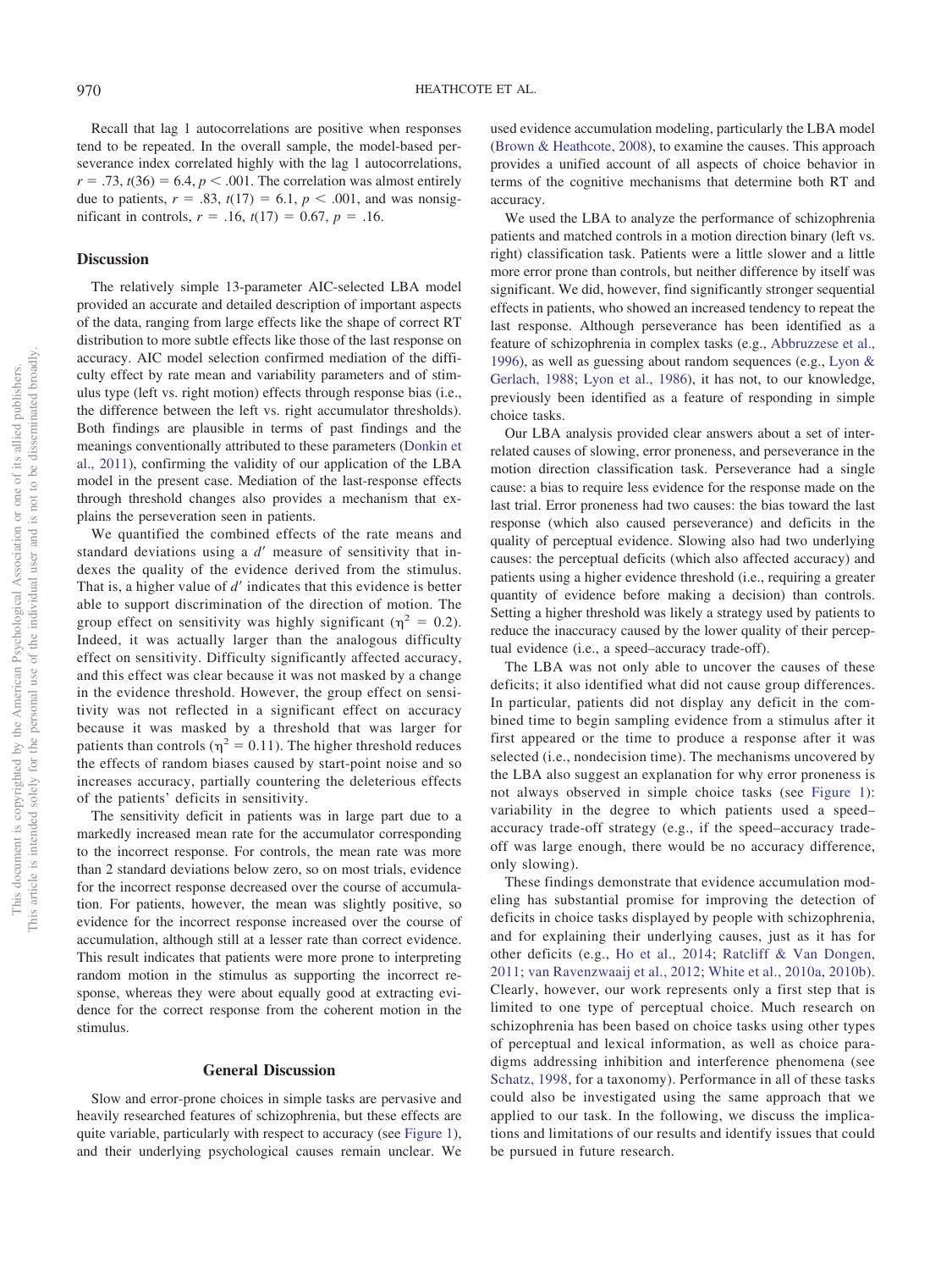## **Limitations and Future Directions**

**Evidence accumulation rates.** Schizophrenia is associated with sensitivity deficits in a variety of sensory processes [\(Butler,](#page-11-27) [Silverstein, & Dakin, 2008\)](#page-11-27), including RDK motion detection [\(Chen, Bidwell, & Holzman, 2005\)](#page-11-28), consistent with our findings about deficits in the quality of perceptual evidence. However, evidence accumulation rates can also be affected by attentional and working memory capacity [\(Eidels, Donkin, Brown, & Heathcote,](#page-11-29) [2010;](#page-11-29) [Schmiedek, Oberauer, Wilhelm, Sü](#page-12-27)ß, & Wittmann, 2007). Impairments in these capacities have long been an important explanatory concept of the cognitive deficits in schizophrenia (e.g., [Nuechterlein & Dawson, 1984\)](#page-12-28). Hence, further research should investigate whether these factors also contribute to group differences in evidence accumulation rates.

In stimulus–response compatibility and flanker paradigms, [Kap](#page-11-30)[penman et al. \(2012\)](#page-11-30) concluded, based on event-related potentials, that patients failed to activate the correct response rather than failing to suppress the incorrect response, whereas we found a failure to suppress evidence for the incorrect response. Further research will be required to resolve whether task differences are responsible for these different conclusions.

**Nondecision time.** Although schizophrenia is associated with psychomotor slowing in complex sequence production, this is largely in the planning component [\(Jogems-Kosterman, Zitman,](#page-11-31) [Van Hoof, & Hulstijn, 2001;](#page-11-31) [Kim, Lee, Choi, & Goh, 2009\)](#page-12-29). Our finding of there being no nondecision time deficit is consistent with planning not being a factor in the simple button-press response required in our study. An important limitation of current evidence accumulation modeling approaches is that they do not differentiate stimulus encoding time from response production time, so trade-offs between these components cannot be detected. A reviewer suggested that encoding time might be slowed in schizophrenia. If this were the case and production time were also speeded to an equal degree, our methods would not detect any effect.

**RT variability.** As discussed in the supplementary materials, our meta-analysis found an increased RT standard deviation in patients (e.g., [Fassbender, Scangos, Lesh, & Carter, 2014;](#page-11-32) [Kief](#page-11-33)[faber et al., 2006;](#page-11-33) [Rentrop et al., 2010\)](#page-12-30), which is consistent with the LBA threshold increase we observed, which increases RT variability. [Smyrnis et al. \(2009\)](#page-12-31) reported a similar effect in eye movement times in a simple RT paradigm and fit their data with the LATER model [\(Carpenter & Williams, 1995\)](#page-11-34), which corresponds to a single LBA accumulator, except that it has no startpoint noise. They found a significant increase in the evidence accumulation rate standard deviation for their schizophrenia group, with no significant difference in the mean rate from controls. In contrast, our LBA fits revealed no significant group effect on the rate standard deviation. The divergent pattern of results could be due to task differences (simple vs. choice RT, saccadic vs. manual responses). However, it would be interesting to also investigate the possibility that start-point noise and sequential effects may have a role to play in the paradigm.

**Sequential effects.** There is a long history of studies on healthy participants performing simple choice tasks like the one used in our experiment that have examined sequential effects related to stimulus and response repetition and alternation (e.g., [Bertelson, 1961;](#page-11-35) [Kirby, 1976\)](#page-12-32). They found a small but reliable bias to repeat responses, or make repeat responses faster, when the response-to-stimulus interval is less than 0.5 s and a bias to alternate responses, or make alternate responses faster, when it is longer [\(Soetens, Boer, & Hueting, 1985\)](#page-12-33). Our response-tostimulus interval was around two seconds on average, so the general tendency we found in our controls toward an alternation bias is to be expected.

The early history of the study of slowing in schizophrenia focused on the effect on simple RT of prior events, with [Zubin](#page-13-4) [\(1975\)](#page-13-4) proposing that prior events leave behind facilitatory or inhibitory neuronal traces that tend to last longer in schizophrenia patients. In a description reminiscent of [Zubin's \(1975\)](#page-13-4) explanation, [Soetens et al. \(1985\)](#page-12-33) attributed repetition effects in healthy participants—occurring when the gap between trials is much shorter than in our experiment—to "decaying memory traces related to the structural pathway of the reaction process" (p. 598). With a compatible stimulus–response mapping such as the one we used, repetition effects have been localized to response-related stages of processing [\(Soetens, 1998\)](#page-12-34). Thus, our finding of strong repetition (i.e., perseverance) supports the decay of memory traces in the response stage being abnormally slowed in schizophrenia. However, it is also possible that perseverance was more strategic in nature, with patients deliberately setting lower thresholds because they believed that repetitions are more likely than alternations. Future research might contrast these explanations by manipulating the responseto-stimulus interval, as longer intervals are associated with strategic effects, and shorter intervals are associated with automatic effects [\(Soetens et al., 1985\)](#page-12-33).

**Sample size, power, and speed–accuracy trade-offs.** Our study consisted of a relatively small sample of treatment-resistant patients from a clozapine clinic who were chronically ill. These characteristics, and others specific to our sample (see [Table 1;](#page-3-0) e.g., they were predominantly male), may limit the generalizability of our findings. Although our sample size was relatively small, it was sufficient to produce a significant group difference in the correlation between choices on successive trials, but group differences in speed and accuracy failed significance. However, our LBA analysis was able to reveal underlying differences in evidence quality and caution because it simultaneously took into account all of the differences between patient and control performance. Hence, it was not a lack of power, but rather the trade-off between speed and accuracy, that resulted in nonsignificant effects in separate analyses of mean RT and accuracy. [White, Ratcliff, Vasey, and McK](#page-13-5)[oon \(2009\)](#page-13-5) also found that their dysphoric and nondysphoric groups did not differ significantly in mean RT and accuracy but that there were significant underlying differences in evidence quality (see also [White et al., 2010a,](#page-13-2) [2010b\)](#page-13-3).

Our results demonstrate the utility of evidence accumulation model analyses as a sensitive method of identifying the underlying causes of deficits in choice processes in abnormal populations. However, a limitation of this approach is that a fairly large number of trials in each experimental condition have to be collected for each participant. For future research, it is worth noting that our design probably represents a lower bound in this regard and that, if possible, more trials per participant, as well as larger and more varied samples of patients, are desirable in order to realize the full benefits of evidence accumulation modeling.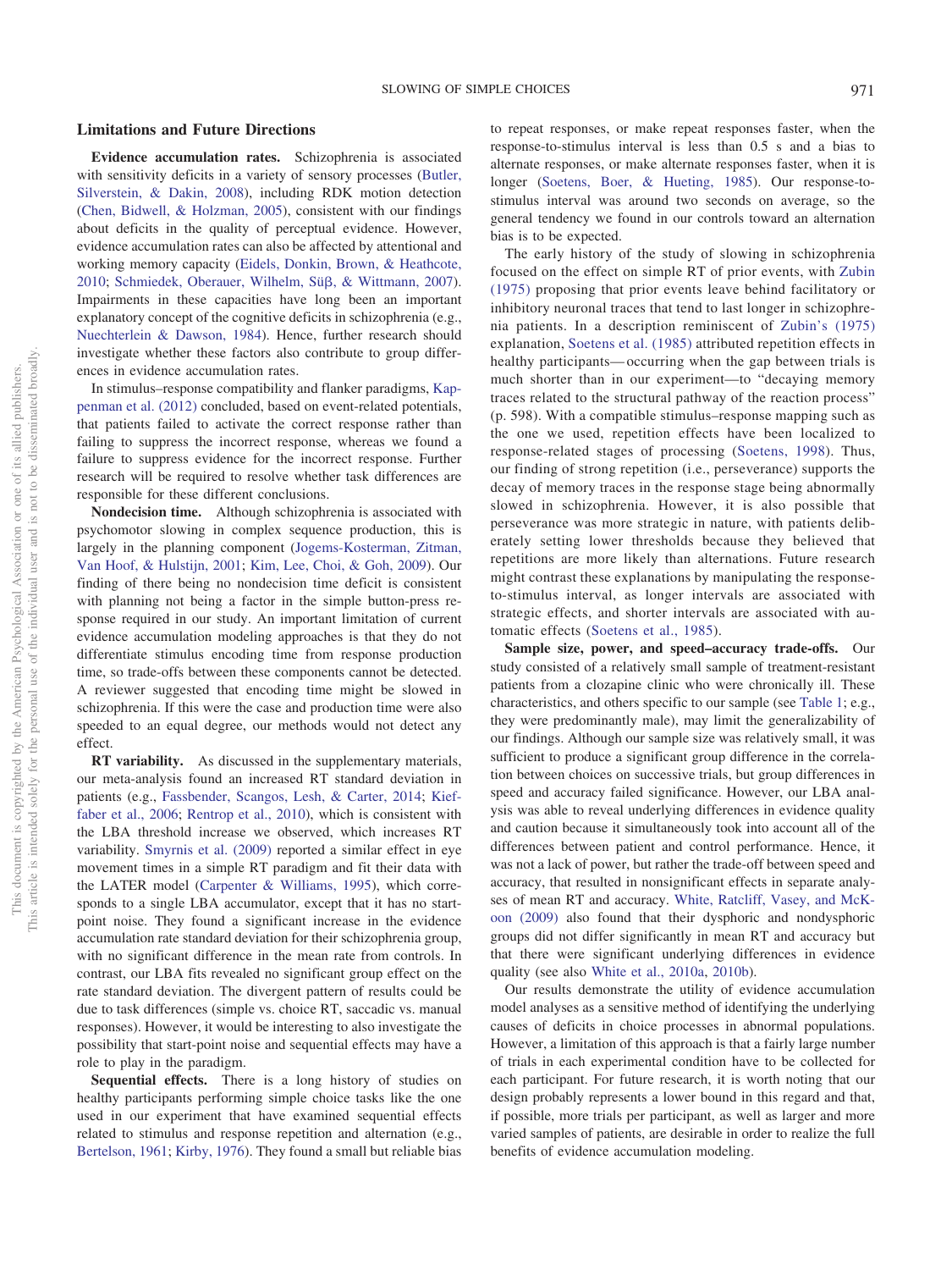# **References**

- <span id="page-11-5"></span>Abbruzzese, M., Ferri, S., & Scarone, S. (1996). Performance on the Wisconsin Card Sorting Test in schizophrenia: Perseveration in clinical subtypes. *Psychiatry Research, 64,* 27–33. [http://dx.doi.org/10.1016/](http://dx.doi.org/10.1016/0165-1781%2896%2902927-7) [0165-1781\(96\)02927-7](http://dx.doi.org/10.1016/0165-1781%2896%2902927-7)
- <span id="page-11-15"></span>American Psychiatric Association. (1994). *Diagnostic and statistical manual of mental disorders* (4th ed.). Washington, DC: Author.
- <span id="page-11-16"></span>Andreasen, N. C. (1983). *Scale for the Assessment of Negative Symptoms (SANS)*. Iowa City: University of Iowa.
- <span id="page-11-17"></span>Andreasen, N. C. (1984). *Scale for the Assessment of Positive Symptoms (SAPS)*. Iowa City: University of Iowa.
- <span id="page-11-18"></span>Andreasen, N. C., Arndt, S., Alliger, R., Miller, D., & Flaum, M. (1995). Symptoms of schizophrenia: Methods, meanings, and mechanisms. *Archives of General Psychiatry, 52,* 341–351. [http://dx.doi.org/10.1001/](http://dx.doi.org/10.1001/archpsyc.1995.03950170015003) [archpsyc.1995.03950170015003](http://dx.doi.org/10.1001/archpsyc.1995.03950170015003)
- <span id="page-11-6"></span>Benton, A. L., Jentsch, R. C., & Wahler, H. J. (1959). Simple and choice reaction times in schizophrenia. *A.M.A. Archives of Neurology and Psychiatry, 81,* 373–376.
- <span id="page-11-35"></span>Bertelson, P. (1961). Sequential redundancy and speed in a serial twochoice responding task. *The Quarterly Journal of Experimental Psychology, 13,* 90–102. <http://dx.doi.org/10.1080/17470216108416478>
- <span id="page-11-19"></span>Blanchard, J. J., & Cohen, A. S. (2006). The structure of negative symptoms within schizophrenia: Implications for assessment. *Schizophrenia Bulletin, 32,* 238–245. <http://dx.doi.org/10.1093/schbul/sbj013>
- <span id="page-11-12"></span>Brinley, J. F. (1965). Cognitive sets, speed and accuracy of performance in the elderly. In A. T. Welford & J. E. Birren (Eds.), *Behavior, aging and the nervous system* (pp. 114–149). Springfield, IL: Thomas.
- <span id="page-11-0"></span>Brown, S. D., & Heathcote, A. (2008). The simplest complete model of choice response time: Linear Ballistic Accumulation. *Cognitive Psychology, 57,* 153–178.
- <span id="page-11-25"></span>Burnham, K. P., & Anderson, D. R. (2004). Multimodel inference: Understanding AIC and BIC in model selection. *Sociological Methods & Research, 33,* 261–304. <http://dx.doi.org/10.1177/0049124104268644>
- <span id="page-11-27"></span>Butler, P. D., Silverstein, S. M., & Dakin, S. C. (2008). Visual perception and its impairment in schizophrenia. *Biological Psychiatry, 64,* 40–47. <http://dx.doi.org/10.1016/j.biopsych.2008.03.023>
- <span id="page-11-34"></span>Carpenter, R. H. S., & Williams, M. L. L. (1995). Neural computation of log likelihood in control of saccadic eye movements. *Nature, 377,* 59–62. <http://dx.doi.org/10.1038/377059a0>
- <span id="page-11-13"></span>Cerella, J. (1994). Generalized slowing in Brinley plots. *Journal of Gerontology, 49,* P65–P71. <http://dx.doi.org/10.1093/geronj/49.2.P65>
- <span id="page-11-28"></span>Chen, Y., Bidwell, L. C., & Holzman, P. S. (2005). Visual motion integration in schizophrenia patients, their first-degree relatives, and patients with bipolar disorder. *Schizophrenia Research, 74*(2–3), 271–281. [http://](http://dx.doi.org/10.1016/j.schres.2004.04.002) [dx.doi.org/10.1016/j.schres.2004.04.002](http://dx.doi.org/10.1016/j.schres.2004.04.002)
- <span id="page-11-26"></span>Donkin, C., Brown, S. D., & Heathcote, A. (2009). The overconstraint of response time models: Rethinking the scaling problem. *Psychonomic Bulletin & Review, 16,* 1129–1135. [http://dx.doi.org/10.3758/PBR.16.6](http://dx.doi.org/10.3758/PBR.16.6.1129) [.1129](http://dx.doi.org/10.3758/PBR.16.6.1129)
- <span id="page-11-22"></span>Donkin, C., Brown, S., & Heathcote, A. (2011). Drawing conclusions from choice response time models: A tutorial using the linear ballistic accumulator. *Journal of Mathematical Psychology, 55,* 140–151. [http://dx](http://dx.doi.org/10.1016/j.jmp.2010.10.001) [.doi.org/10.1016/j.jmp.2010.10.001](http://dx.doi.org/10.1016/j.jmp.2010.10.001)
- <span id="page-11-29"></span>Eidels, A., Donkin, C., Brown, S. D., & Heathcote, A. (2010). Converging measures of workload capacity. *Psychonomic Bulletin & Review, 17,* 763–771. <http://dx.doi.org/10.3758/PBR.17.6.763>
- <span id="page-11-32"></span>Fassbender, C., Scangos, K., Lesh, T. A., & Carter, C. S. (2014). RT distributional analysis of cognitive-control-related brain activity in firstepisode schizophrenia. *Cognitive, Affective, & Behavioral Neuroscience, 14,* 175–188. <http://dx.doi.org/10.3758/s13415-014-0252-4>
- <span id="page-11-9"></span>Forstmann, B. U., Dutilh, G., Brown, S., Neumann, J., von Cramon, D. Y., Ridderinkhof, K. R., & Wagenmakers, E.-J. (2008). Striatum and pre-SMA facilitate decision-making under time pressure. *Proceedings of the*

*National Academy of Sciences of the United States of America, 105,* 17538–17542. <http://dx.doi.org/10.1073/pnas.0805903105>

- <span id="page-11-10"></span>Forstmann, B. U., Schafer, A., Anwander, A., Neumann, J., Brown, S. D., Wagenmakers, E.-J.,... Turner, R. (2010). Cortico-striatal connections predict control over speed and accuracy in perceptual decision making. *Proceedings of the National Academy of Sciences of the United States of America, 107,* 15916–15920. [http://dx.doi.org/10.1073/pnas](http://dx.doi.org/10.1073/pnas.1004932107) [.1004932107](http://dx.doi.org/10.1073/pnas.1004932107)
- <span id="page-11-1"></span>Frangou, S., & Kington, J. (2004). Schizophrenia. *Medicine, 32,* 21–25. <http://dx.doi.org/10.1383/medc.32.7.21.36676>
- <span id="page-11-3"></span>Green, M. F., Kern, R. S., Braff, D. L., & Mintz, J. (2000). Neurocognitive deficits and functional outcome in schizophrenia: Are we measuring the "right stuff"? *Schizophrenia Bulletin, 26,* 119–136. [http://dx.doi.org/10](http://dx.doi.org/10.1093/oxfordjournals.schbul.a033430) [.1093/oxfordjournals.schbul.a033430](http://dx.doi.org/10.1093/oxfordjournals.schbul.a033430)
- <span id="page-11-4"></span>Green, M. F., Nuechterlein, K. H., Gold, J. M., Barch, D. M., Cohen, J., Essock, S.,... Marder, S. R. (2004). Approaching a consensus cognitive battery for clinical trials in schizophrenia: The NIMH-MATRICS conference to select cognitive domains and test criteria. *Biological Psychiatry, 56,* 301–307. <http://dx.doi.org/10.1016/j.biopsych.2004.06.023>
- <span id="page-11-20"></span>Heathcote, A., & Brown, S. (2004). Reply to Speckman and Rouder: A theoretical basis for QML. *Psychonomic Bulletin & Review, 11,* 577– 578. <http://dx.doi.org/10.3758/BF03196614>
- <span id="page-11-21"></span>Heathcote, A., Brown, S., & Mewhort, D. J. K. (2002). Quantile maximum likelihood estimation of response time distributions. *Psychonomic Bulletin & Review, 9,* 394–401. <http://dx.doi.org/10.3758/BF03196299>
- <span id="page-11-23"></span>Heathcote, A., & Hayes, B. (2012). Diffusion versus linear ballistic accumulation: Different models for response time with different conclusions about psychological mechanisms? *Canadian Journal of Experimental Psychology, 66,* 125–136. <http://dx.doi.org/10.1037/a0028189>
- <span id="page-11-24"></span>Heathcote, A., & Love, J. (2012). Linear deterministic accumulator models of simple choice. *Frontiers in Psychology, 3,* 292. [http://dx.doi.org/10](http://dx.doi.org/10.3389/fpsyg.2012.00292) [.3389/fpsyg.2012.00292](http://dx.doi.org/10.3389/fpsyg.2012.00292)
- <span id="page-11-7"></span>Hintze, B., Bebenek, A., Kuhn-Dymecka, A., Wronska, A., & Wciorka, J. (2006). Working memory dysfunction in patients suffering from schizophrenia and their first-degree relatives. *Archives of Psychiatry and Psychotherapy, 8,* 17–29.
- <span id="page-11-11"></span>Ho, T. C., Yang, G., Wu, J., Paulus, M. P., Cassey, P., Brown, S. D., Connolly, C. G.,... Yang, T. T. (2014). Functional connectivity of negative emotional processing in adolescent depression. *Journal of Affective Disorders, 155,* 65–74.
- <span id="page-11-31"></span>Jogems-Kosterman, B. J. M., Zitman, F. G., Van Hoof, J. J., & Hulstijn, W. (2001). Psychomotor slowing and planning deficits in schizophrenia. *Schizophrenia Research, 48*(2–3), 317–333. [http://dx.doi.org/10.1016/](http://dx.doi.org/10.1016/S0920-9964%2800%2900097-9) [S0920-9964\(00\)00097-9](http://dx.doi.org/10.1016/S0920-9964%2800%2900097-9)
- <span id="page-11-14"></span>Joyce, E., & Huddy, V. (2004). Defining the cognitive impairment in schizophrenia. *Psychological Medicine, 34,* 1151–1155. [http://dx.doi](http://dx.doi.org/10.1017/S0033291704003472) [.org/10.1017/S0033291704003472](http://dx.doi.org/10.1017/S0033291704003472)
- <span id="page-11-30"></span>Kappenman, E. S., Kaiser, S. T., Robinson, B. M., Morris, S. E., Hahn, B., Beck, V. M.,... Luck, S. J. (2012). Response activation impairments in schizophrenia: Evidence from the lateralized readiness potential. *Psychophysiology, 49,* 73–84. [http://dx.doi.org/10.1111/j.1469-8986.2011](http://dx.doi.org/10.1111/j.1469-8986.2011.01288.x) [.01288.x](http://dx.doi.org/10.1111/j.1469-8986.2011.01288.x)
- <span id="page-11-8"></span>Karras, A. (1967). The effect of stimulus-response complexity on the reaction time of schizophrenics. *Psychonomic Science, 7,* 75–76. [http://](http://dx.doi.org/10.3758/BF03331085) [dx.doi.org/10.3758/BF03331085](http://dx.doi.org/10.3758/BF03331085)
- <span id="page-11-2"></span>Keefe, R. S., & Harvey, P. D. (2012). Cognitive impairment in schizophrenia. *Handbook of Experimental Pharmacology, 213,* 11–37. [http://](http://dx.doi.org/10.1007/978-3-642-25758-2_2) [dx.doi.org/10.1007/978-3-642-25758-2\\_2](http://dx.doi.org/10.1007/978-3-642-25758-2_2)
- <span id="page-11-33"></span>Kieffaber, P. D., Kappenman, E. S., Bodkins, M., Shekhar, A., O'Donnell, B. F., & Hetrick, W. P. (2006). Switch and maintenance of task set in schizophrenia. *Schizophrenia Research, 84*(2–3), 345–358. [http://dx.doi](http://dx.doi.org/10.1016/j.schres.2006.01.022) [.org/10.1016/j.schres.2006.01.022](http://dx.doi.org/10.1016/j.schres.2006.01.022)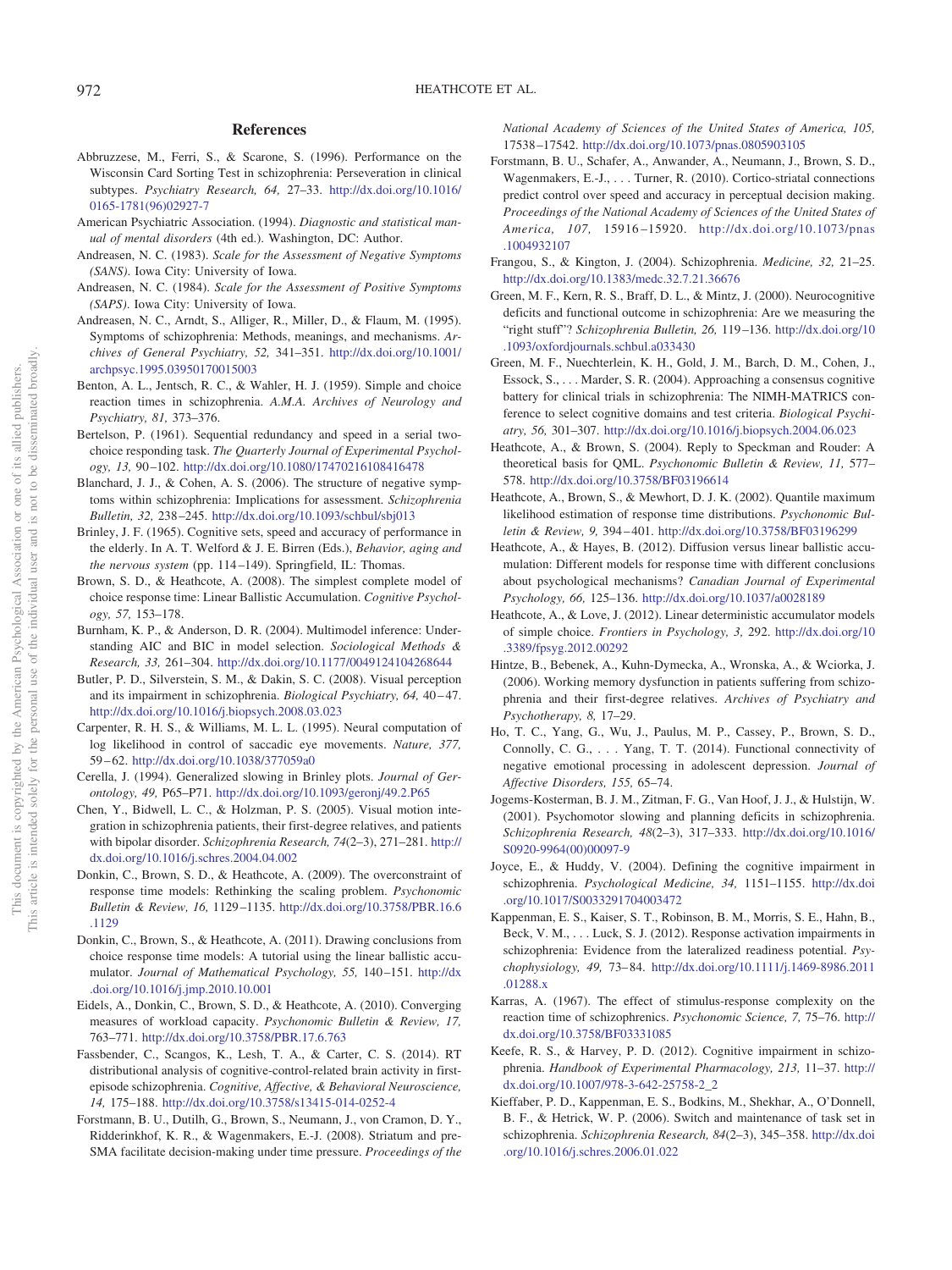- <span id="page-12-29"></span>Kim, C. Y., Lee, G., Choi, H., & Goh, J. (2009). Repeated measures of reaction times among patients with schizophrenia. *Clinical Psychopharmacology and Neuroscience, 7,* 20–22.
- <span id="page-12-32"></span>Kirby, N. H. (1976). Sequential effects in two-choice reaction time: Automatic facilitation or subjective expectancy? *Journal of Experimental Psychology: Human Perception and Performance, 2,* 567–577. [http://dx](http://dx.doi.org/10.1037/0096-1523.2.4.567) [.doi.org/10.1037/0096-1523.2.4.567](http://dx.doi.org/10.1037/0096-1523.2.4.567)
- <span id="page-12-9"></span>Krieger, S., Lis, S., & Gallhofer, B. (2001). Cognitive subprocesses and schizophrenia. A. Reaction-time decomposition. *Acta Psychiatrica Scandinavica, 104,* 18–27. [http://dx.doi.org/10.1034/j.1600-0447.2001](http://dx.doi.org/10.1034/j.1600-0447.2001.104s408018.x) [.104s408018.x](http://dx.doi.org/10.1034/j.1600-0447.2001.104s408018.x)
- <span id="page-12-10"></span>Krieger, S., Lis, S., Cetin, T., Gallhofer, B., & Meyer-Lindenberg, A. (2005). Executive function and cognitive subprocesses in first-episode, drug-naive schizophrenia: An analysis of N-back performance. *The American Journal of Psychiatry, 162,* 1206–1208. [http://dx.doi.org/10](http://dx.doi.org/10.1176/appi.ajp.162.6.1206) [.1176/appi.ajp.162.6.1206](http://dx.doi.org/10.1176/appi.ajp.162.6.1206)
- <span id="page-12-25"></span>Luce, R. D. (1986). *Response times: Their role in inferring elementary mental organization*. New York, NY: Oxford University Press.
- <span id="page-12-7"></span>Lyon, N., & Gerlach, J. (1988). Perseverative structuring of responses by schizophrenic and affective disorder patients. *Journal of Psychiatric Research, 22,* 261–277. [http://dx.doi.org/10.1016/0022-3956\(88\)](http://dx.doi.org/10.1016/0022-3956%2888%2990035-0) [90035-0](http://dx.doi.org/10.1016/0022-3956%2888%2990035-0)
- <span id="page-12-8"></span>Lyon, N., Mejsholm, B., & Lyon, M. (1986). Stereotyped responding by schizophrenic outpatients: Cross-cultural confirmation of perseverative switching on a two-choice task. *Journal of Psychiatric Research, 20,* 137–150. [http://dx.doi.org/10.1016/0022-3956\(86\)90013-0](http://dx.doi.org/10.1016/0022-3956%2886%2990013-0)
- <span id="page-12-12"></span>Mansfield, E. L., Karayanidis, F., Jamadar, S., Heathcote, A., & Forstmann, B. U. (2011). Adjustments of response threshold during task switching: A model-based functional magnetic resonance imaging study. *The Journal of Neuroscience, 31,* 14688–14692. [http://dx.doi.org/10](http://dx.doi.org/10.1523/JNEUROSCI.2390-11.2011) [.1523/JNEUROSCI.2390-11.2011](http://dx.doi.org/10.1523/JNEUROSCI.2390-11.2011)
- <span id="page-12-26"></span>Morey, R. D. (2008). Confidence intervals from normalized data: A correction to Cousineau (2005). *Tutorials in Quantitative Methods for Psychology, 4,* 61–64.
- <span id="page-12-5"></span>Mowrer, O. H. (1941). Preparatory set (expectancy): Further evidence of its "central" locus. *Journal of Experimental Psychology, 28,* 116–133. <http://dx.doi.org/10.1037/h0061076>
- <span id="page-12-4"></span>Nuechterlein, K. H. (1977). Reaction time and attention in schizophrenia: A critical evaluation of the data and theories. *Schizophrenia Bulletin, 3,* 373–428. <http://dx.doi.org/10.1093/schbul/3.3.373>
- <span id="page-12-28"></span>Nuechterlein, K. H., & Dawson, M. E. (1984). Information processing and attentional functioning in the developmental course of schizophrenic disorders. *Schizophrenia Bulletin, 10,* 160–203. [http://dx.doi.org/10](http://dx.doi.org/10.1093/schbul/10.2.160) [.1093/schbul/10.2.160](http://dx.doi.org/10.1093/schbul/10.2.160)
- <span id="page-12-1"></span>Nuechterlein, K. H., Subotnik, K. L., Green, M. F., Ventura, J., Asarnow, R. F., Gitlin, M. J.,... Mintz, J. (2011). Neurocognitive predictors of work outcome in recent-onset schizophrenia. *Schizophrenia Bulletin, 37,* S33–S40. <http://dx.doi.org/10.1093/schbul/sbr084>
- <span id="page-12-20"></span>Peralta, V., & Cuesta, M. J. (1994). Psychometric properties of the Positive and Negative Syndrome Scale (PANSS) in schizophrenia. *Psychiatry Research, 53,* 31–40. [http://dx.doi.org/10.1016/0165-1781\(94\)90093-0](http://dx.doi.org/10.1016/0165-1781%2894%2990093-0)
- <span id="page-12-22"></span>Rae, B., Heathcote, A., Donkin, C., Averell, L., & Brown, S. (2014). The hare and the tortoise: Emphasizing speed can change the evidence used to make decisions. *Journal of Experimental Psychology: Learning, Memory, and Cognition, 40,* 1226–1243. [http://dx.doi.org/10.1037/](http://dx.doi.org/10.1037/a0036801) [a0036801](http://dx.doi.org/10.1037/a0036801)
- <span id="page-12-3"></span>Ratcliff, R., & McKoon, G. (2008). The diffusion decision model: Theory and data for two-choice decision tasks. *Neural Computation, 20,* 873– 922. <http://dx.doi.org/10.1162/neco.2008.12-06-420>
- <span id="page-12-11"></span>Ratcliff, R., & Smith, P. L. (2004). A comparison of sequential sampling models for two-choice reaction time. *Psychological Review, 111,* 333– 367. <http://dx.doi.org/10.1037/0033-295X.111.2.333>
- <span id="page-12-16"></span>Ratcliff, R., Spieler, D., & McKoon, G. (2000). Explicitly modeling the effects of aging on response time. *Psychonomic Bulletin & Review, 7,* 1–25. <http://dx.doi.org/10.3758/BF03210723>
- <span id="page-12-13"></span>Ratcliff, R., & Van Dongen, H. P. A. (2011). Diffusion model for onechoice reaction-time tasks and the cognitive effects of sleep deprivation. *Proceedings of the National Academy of Sciences of the United States of America, 108,* 11285–11290. [http://dx.doi.org/10.1073/pnas](http://dx.doi.org/10.1073/pnas.1100483108) [.1100483108](http://dx.doi.org/10.1073/pnas.1100483108)
- <span id="page-12-21"></span>R Core Team. (2014). R: A language and environment for statistical computing [Computer software]. Vienna, Austria: R Foundation for Statistical Computing. Retrieved from <http://www.R-project.org/>
- <span id="page-12-30"></span>Rentrop, M., Rodewald, K., Roth, A., Simon, J., Walther, S., Fiedler, P., . . . Kaiser, S. (2010). Intra-individual variability in high-functioning patients with schizophrenia. *Psychiatry Research, 178,* 27–32. [http://dx](http://dx.doi.org/10.1016/j.psychres.2010.04.009) [.doi.org/10.1016/j.psychres.2010.04.009](http://dx.doi.org/10.1016/j.psychres.2010.04.009)
- <span id="page-12-15"></span>Salthouse, T. A., & Somberg, B. L. (1982). Isolating the age deficit in speeded performance. *Journal of Gerontology, 37,* 59–63. [http://dx.doi](http://dx.doi.org/10.1093/geronj/37.1.59) [.org/10.1093/geronj/37.1.59](http://dx.doi.org/10.1093/geronj/37.1.59)
- <span id="page-12-0"></span>Schatz, J. (1998). Cognitive processing efficiency in schizophrenia: Generalized vs domain specific deficits. *Schizophrenia Research, 30,* 41–49. [http://dx.doi.org/10.1016/S0920-9964\(97\)00125-4](http://dx.doi.org/10.1016/S0920-9964%2897%2900125-4)
- <span id="page-12-27"></span>Schmiedek, F., Oberauer, K., Wilhelm, O., Süß, H.-M., & Wittmann, W. W. (2007). Individual differences in components of reaction time distributions and their relations to working memory and intelligence. *Journal of Experimental Psychology: General, 136,* 414–429. [http://dx](http://dx.doi.org/10.1037/0096-3445.136.3.414) [.doi.org/10.1037/0096-3445.136.3.414](http://dx.doi.org/10.1037/0096-3445.136.3.414)
- <span id="page-12-17"></span>Schneider, F. C., Royer, A., Grosselin, A., Pellet, J., Barral, F. G., Laurent, B., . . . Lang, F. (2011). Modulation of the default mode network is task-dependant in chronic schizophrenia patients. *Schizophrenia Research, 125,* 110–117. <http://dx.doi.org/10.1016/j.schres.2010.11.013>
- <span id="page-12-2"></span>Silverstein, S. M. (2008). Measuring specific, rather than generalized, cognitive deficits and maximizing between-group effect size in studies of cognition and cognitive change. *Schizophrenia Bulletin, 34,* 645–655. <http://dx.doi.org/10.1093/schbul/sbn032>
- <span id="page-12-24"></span>Smith, P. L., & Ratcliff, R. (2009). An integrated theory of attention and decision making in visual signal detection. *Psychological Review, 116,* 283–317. <http://dx.doi.org/10.1037/a0015156>
- <span id="page-12-31"></span>Smyrnis, N., Karantinos, T., Malogiannis, I., Theleritis, C., Mantas, A., Stefanis, N. C.,... Evdokimidis, I. (2009). Larger variability of saccadic RT in schizophrenia patients. *Psychiatry Research, 168,* 129–136. [http://](http://dx.doi.org/10.1016/j.psychres.2008.04.015) [dx.doi.org/10.1016/j.psychres.2008.04.015](http://dx.doi.org/10.1016/j.psychres.2008.04.015)
- <span id="page-12-34"></span>Soetens, E. (1998). Localizing sequential effects in serial choice reaction time with the information reduction procedure. *Journal of Experimental Psychology: Human Perception and Performance, 24,* 547–568. [http://](http://dx.doi.org/10.1037/0096-1523.24.2.547) [dx.doi.org/10.1037/0096-1523.24.2.547](http://dx.doi.org/10.1037/0096-1523.24.2.547)
- <span id="page-12-33"></span>Soetens, E., Boer, L. C., & Hueting, J. E. (1985). Expectancy or automatic facilitation? Separating sequential effects in two-choice reaction time. *Journal of Experimental Psychology: Human Perception and Performance, 11,* 598–616. <http://dx.doi.org/10.1037/0096-1523.11.5.598>
- <span id="page-12-6"></span>Sutton, S., Hakerem, G., Zubin, J., & Portnoy, M. (1961). The effect of shift of sensory modality on serial reaction-time: A comparison of schizophrenics and normals. *The American Journal of Psychology, 74,* 224–232. <http://dx.doi.org/10.2307/1419407>
- <span id="page-12-14"></span>van Ravenzwaaij, D., Dutilh, G., & Wagenmakers, E.-J. (2012). A diffusion model decomposition of the effects of alcohol on perceptual decision making. *Psychopharmacology, 219,* 1017–1025. [http://dx.doi.org/](http://dx.doi.org/10.1007/s00213-011-2435-9) [10.1007/s00213-011-2435-9](http://dx.doi.org/10.1007/s00213-011-2435-9)
- <span id="page-12-23"></span>Wagenmakers, E.-J., & Farrell, S. (2004). AIC model selection using Akaike weights. *Psychonomic Bulletin & Review, 11,* 192–196. [http://](http://dx.doi.org/10.3758/BF03206482) [dx.doi.org/10.3758/BF03206482](http://dx.doi.org/10.3758/BF03206482)
- <span id="page-12-18"></span>Wechsler, D. (1997). *Wechsler Adult Intelligence Scale—Third Edition*. San Antonio, TX: Psychological Corporation.
- <span id="page-12-19"></span>Wechsler, D. (2001). *Wechsler Test of Adult Reading*. San Antonio, TX: Psychological Corporation.